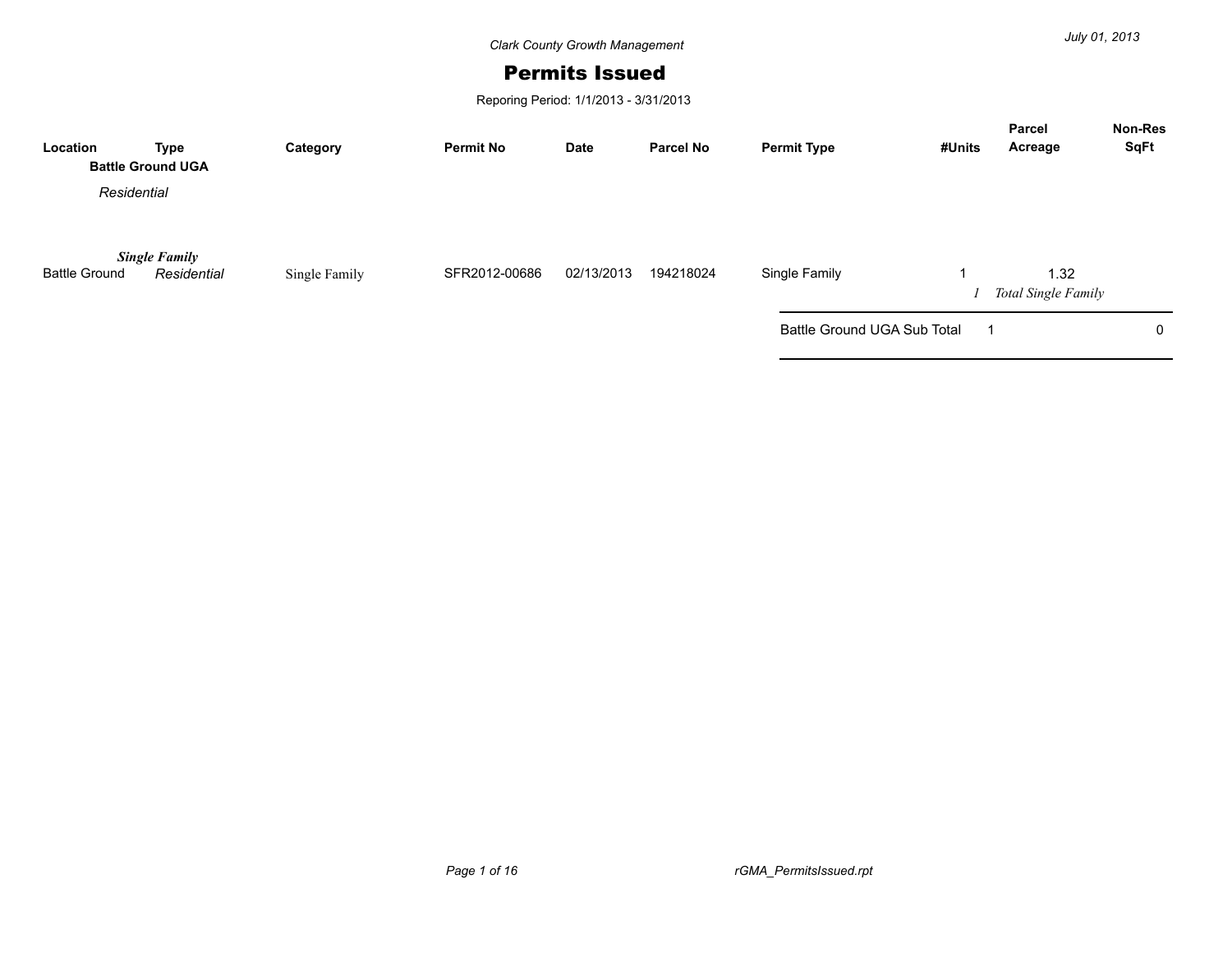| Location<br>Camas | Type                                | Category      | <b>Permit No</b> | <b>Date</b> | <b>Parcel No</b> | <b>Permit Type</b> | #Units         | Parcel<br>Acreage   | <b>Non-Res</b><br><b>SqFt</b> |
|-------------------|-------------------------------------|---------------|------------------|-------------|------------------|--------------------|----------------|---------------------|-------------------------------|
| Residential       |                                     |               |                  |             |                  |                    |                |                     |                               |
|                   |                                     |               |                  |             |                  |                    |                |                     |                               |
|                   |                                     |               |                  |             |                  |                    |                |                     |                               |
|                   | <b>Single Family</b>                |               |                  |             |                  |                    |                |                     |                               |
| Camas             | Residential                         | Single Family | 201301           | 01/09/2013  | 986030979        | Single Family      | 1              | 0.07                |                               |
| Camas             | Residential                         | Single Family | 201302           | 01/14/2013  | 178254000        | Single Family      | $\overline{1}$ | 0.86                |                               |
| Camas             | Residential                         | Single Family | 201303           | 01/16/2013  | 125403022        | Single Family      | $\overline{1}$ | 0.19                |                               |
| Camas             | Residential                         | Single Family | 201304           | 01/17/2013  | 084921122        | Single Family      | $\overline{1}$ | 0.26                |                               |
| Camas             | Residential                         | Single Family | 201305           | 01/17/2013  | 084921128        | Single Family      | $\overline{1}$ | 0.24                |                               |
| Camas             | Residential                         | Single Family | 201306           | 01/24/2013  | 084921118        | Single Family      | $\overline{1}$ | 0.30                |                               |
| Camas             | Residential                         | Single Family | 201307           | 01/28/2013  | 084921184        | Single Family      | $\overline{1}$ | 0.28                |                               |
| Camas             | Residential                         | Single Family | 201308           | 01/29/2013  | 123833022        | Single Family      | $\overline{1}$ | 0.15                |                               |
| Camas             | Residential                         | Single Family | 201309           | 01/31/2013  | 178242000        | Single Family      | $\overline{1}$ | 0.24                |                               |
| Camas             | Residential                         | Single Family | 201310           | 02/13/2013  | 175973000        | Single Family      | $\overline{1}$ | 2.89                |                               |
| Camas             | Residential                         | Single Family | 201311           | 02/14/2013  | 127369046        | Single Family      | $\overline{1}$ | 0.25                |                               |
| Camas             | Residential                         | Single Family | 201312           | 02/19/2013  | 082990546        | Single Family      | $\overline{1}$ | 0.41                |                               |
| Camas             | Residential                         | Single Family | 201313           | 02/26/2013  | 178110032        | Single Family      | $\mathbf 1$    | 0.16                |                               |
| Camas             | Residential                         | Single Family | 201314           | 02/26/2013  | 178110034        | Single Family      | $\overline{1}$ | 0.14                |                               |
| Camas             | Residential                         | Single Family | 201315           | 02/27/2013  | 177663210        | Single Family      | $\overline{1}$ | 0.07                |                               |
| Camas             | Residential                         | Single Family | 201316           | 02/27/2013  | 177663208        | Single Family      | $\overline{1}$ | 0.05                |                               |
| Camas             | Residential                         | Single Family | 201317           | 03/05/2013  | 082990464        | Single Family      | $\overline{1}$ | 0.17                |                               |
| Camas             | Residential                         | Single Family | 201318           | 03/18/2013  | 084921130        | Single Family      | $\mathbf 1$    | 0.24                |                               |
| Camas             | Residential                         | Single Family | 201319           | 03/19/2013  | 084921120        | Single Family      | $\overline{1}$ | 0.27                |                               |
| Camas             | Residential                         | Single Family | 201320           | 03/25/2013  | 986030978        | Single Family      | 1              | 0.06                |                               |
|                   |                                     |               |                  |             |                  |                    | 20             | Total Single Family |                               |
|                   |                                     |               |                  |             |                  |                    |                |                     |                               |
|                   |                                     |               |                  |             |                  | Camas Sub Total    | 20             |                     | 0                             |
| <b>Camas UGA</b>  |                                     |               |                  |             |                  |                    |                |                     |                               |
| Residential       |                                     |               |                  |             |                  |                    |                |                     |                               |
|                   |                                     |               |                  |             |                  |                    |                |                     |                               |
|                   |                                     |               |                  |             |                  |                    |                |                     |                               |
| Camas UGA         | <b>Single Family</b><br>Residential | Single Family | SFR2012-00614    | 01/08/2013  | 125662170        | Single Family      | -1             | 0.13                |                               |
| Camas UGA         | Residential                         | Single Family | SFR2013-00097    | 03/21/2013  | 125662166        | Single Family      | $\overline{1}$ | 0.13                |                               |
|                   |                                     |               |                  |             |                  |                    | 2              | Total Single Family |                               |
|                   |                                     |               |                  |             |                  |                    |                |                     |                               |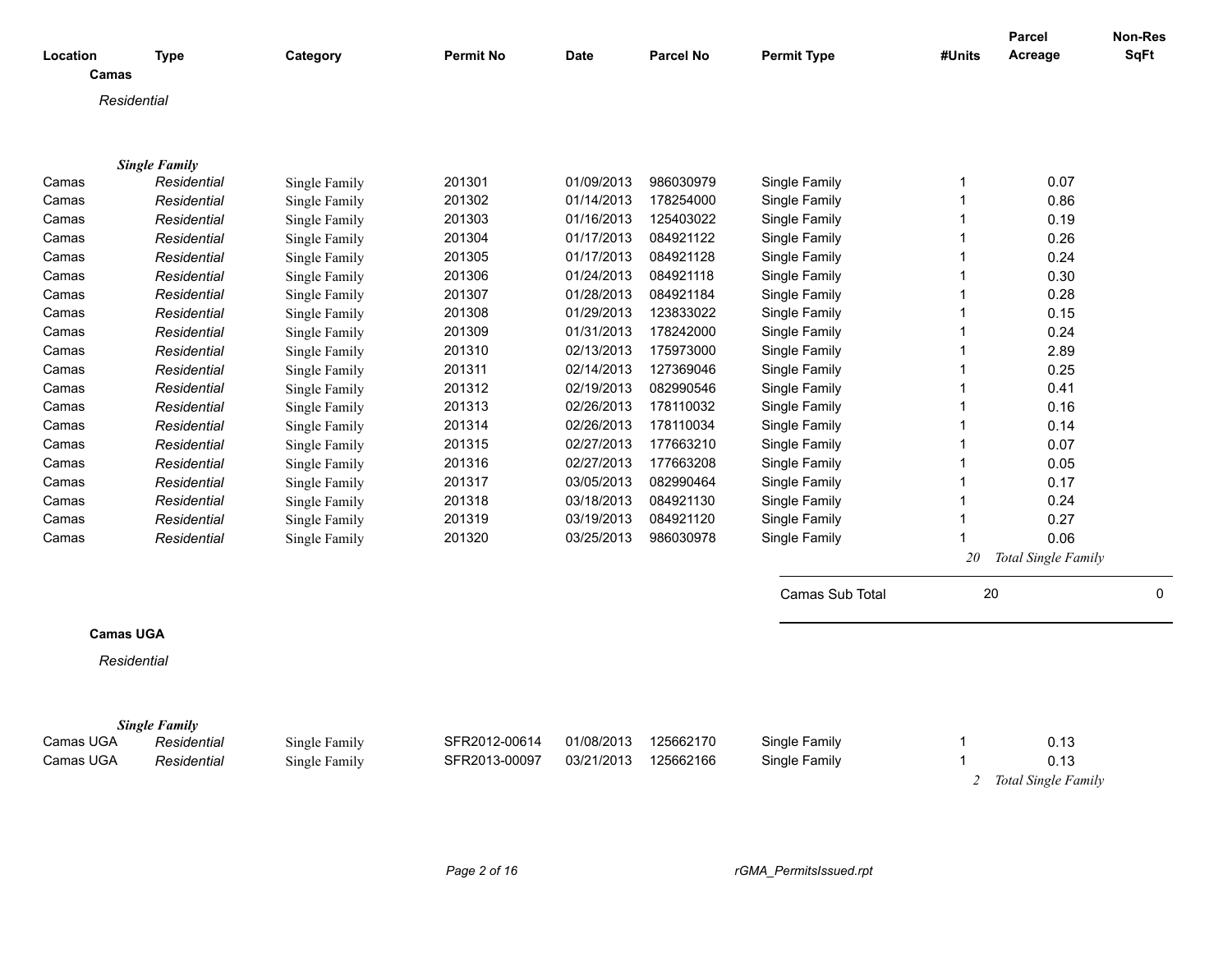| Location | <b>Type</b> | Category | <b>Permit No</b> | <b>Date</b> | <b>Parcel No</b> | <b>Permit Type</b>  | #Units | Non-Res<br><b>Parcel</b><br><b>SqFt</b><br>Acreage |
|----------|-------------|----------|------------------|-------------|------------------|---------------------|--------|----------------------------------------------------|
|          |             |          |                  |             |                  | Camas UGA Sub Total |        | 0                                                  |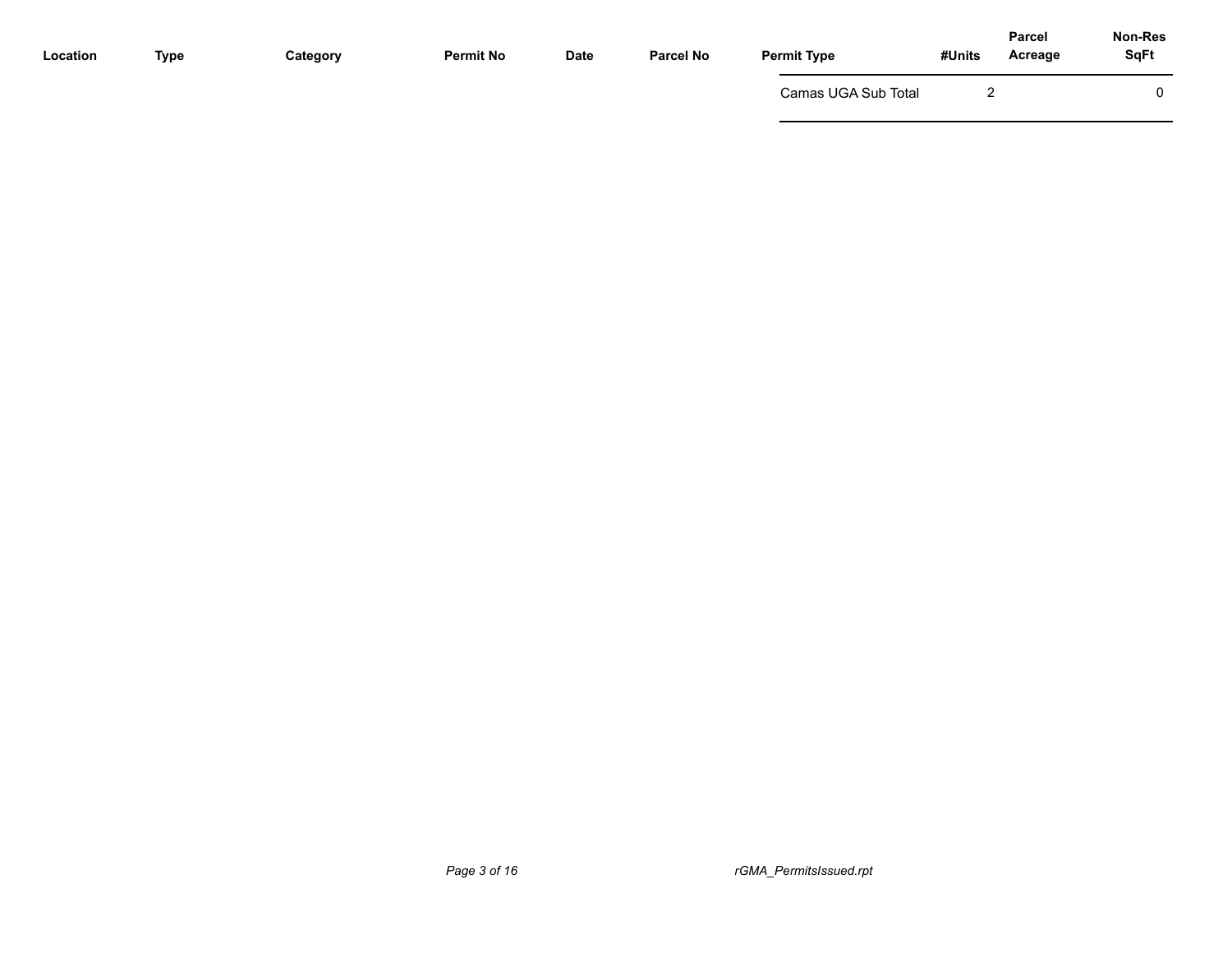| Residential                                                                                                                                                          | SqFt                        | Acreage<br>#Units | <b>Permit Type</b> | <b>Parcel No</b> | <b>Date</b> | <b>Permit No</b> | Category | <b>Type</b> | Location<br>La Center |
|----------------------------------------------------------------------------------------------------------------------------------------------------------------------|-----------------------------|-------------------|--------------------|------------------|-------------|------------------|----------|-------------|-----------------------|
|                                                                                                                                                                      |                             |                   |                    |                  |             |                  |          |             |                       |
| <b>Single Family</b>                                                                                                                                                 |                             |                   |                    |                  |             |                  |          |             |                       |
| RN12-986<br>Single Family<br>La Center<br>Residential<br>03/18/2013<br>258905092<br>Single Family<br>La Center<br>Residential<br>RN12-988<br>01/22/2013<br>258894024 | 0.17<br>0.22                |                   |                    |                  |             |                  |          |             |                       |
| Single Family<br>Single Family<br>La Center<br>Single Family<br>RN13-0001<br>Single Family<br>Residential<br>02/13/2013<br>062683000                                 | 0.14                        |                   |                    |                  |             |                  |          |             |                       |
| 3                                                                                                                                                                    | Total Single Family         |                   |                    |                  |             |                  |          |             |                       |
| La Center Sub Total<br>3                                                                                                                                             | 0                           |                   |                    |                  |             |                  |          |             |                       |
| La Center UGA                                                                                                                                                        |                             |                   |                    |                  |             |                  |          |             |                       |
| Residential                                                                                                                                                          |                             |                   |                    |                  |             |                  |          |             |                       |
| <b>Single Family</b><br>Residential<br>SFR2013-00077<br>03/13/2013<br>986030204<br>Single Family<br>La Center UG<br>Single Family                                    | 1.15<br>Total Single Family |                   |                    |                  |             |                  |          |             |                       |
| La Center UGA Sub Total<br>$\overline{1}$                                                                                                                            | $\mathbf 0$                 |                   |                    |                  |             |                  |          |             |                       |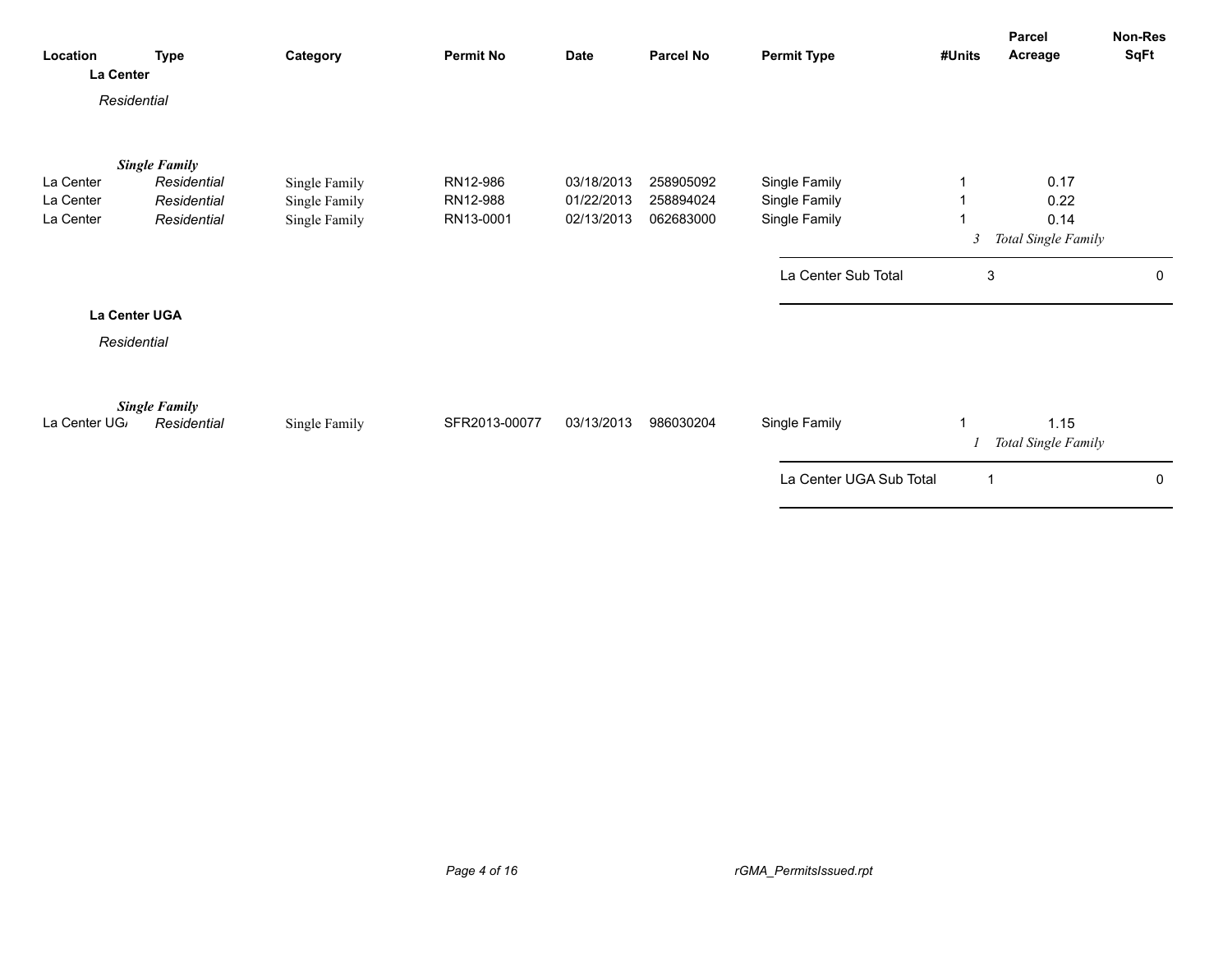| Location<br>Ridgefield                 | <b>Type</b>                                                       | Category                                        | <b>Permit No</b>                          | Date                                   | <b>Parcel No</b>                    | <b>Permit Type</b>                              | #Units | Parcel<br>Acreage                           | <b>Non-Res</b><br><b>SqFt</b> |
|----------------------------------------|-------------------------------------------------------------------|-------------------------------------------------|-------------------------------------------|----------------------------------------|-------------------------------------|-------------------------------------------------|--------|---------------------------------------------|-------------------------------|
|                                        | Residential                                                       |                                                 |                                           |                                        |                                     |                                                 |        |                                             |                               |
| Ridgefield<br>Ridgefield<br>Ridgefield | <b>Single Family</b><br>Residential<br>Residential<br>Residential | Single Family<br>Single Family<br>Single Family | BLD-13-0008<br>BLD-13-0009<br>BLD-13-0010 | 03/31/2013<br>03/31/2013<br>03/31/2013 | 986029123<br>986029122<br>986029124 | Single Family<br>Single Family<br>Single Family |        | 0.04<br>0.05<br>0.05<br>Total Single Family |                               |
|                                        |                                                                   |                                                 |                                           |                                        |                                     | Ridgefield Sub Total                            | 3      |                                             | 0                             |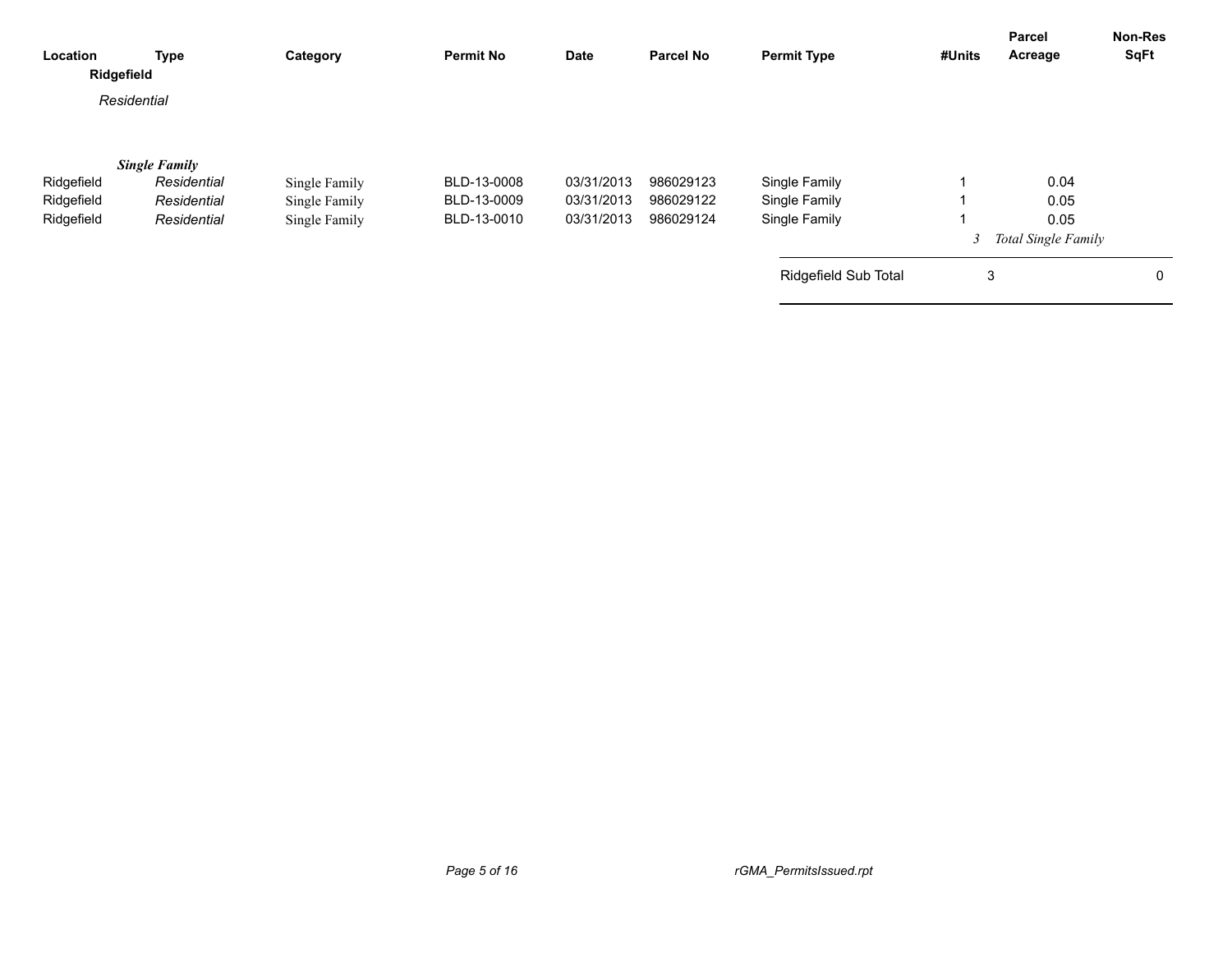| Location  | <b>Type</b><br>Vancouver | Category          | <b>Permit No</b> | <b>Date</b> | <b>Parcel No</b> | <b>Permit Type</b>       | #Units      | <b>Parcel</b><br>Acreage | <b>Non-Res</b><br><b>SqFt</b> |
|-----------|--------------------------|-------------------|------------------|-------------|------------------|--------------------------|-------------|--------------------------|-------------------------------|
|           |                          |                   |                  |             |                  |                          |             |                          |                               |
|           | Non-Residential          |                   |                  |             |                  |                          |             |                          |                               |
| Vancouver | Non-Residential          | Commercial Retail | COM2011-00350    | 01/09/2013  | 039640000        | <b>Commercial Retail</b> |             | 0.92                     | 12,006                        |
| Vancouver | Non-Residential          | Industrial        | COM2012-00522    | 02/15/2013  | 158419000        | Industrial               |             | 12.75                    | 10,800                        |
| Vancouver | Non-Residential          | Industrial        | COM2012-00523    | 02/15/2013  | 158419000        | Industrial               |             | 12.75                    | 10,800                        |
| Vancouver | Non-Residential          | Industrial        | COM2012-00524    | 02/15/2013  | 158419000        | Industrial               |             | 12.75                    | 5,400                         |
| Vancouver | Non-Residential          | Industrial        | COM2012-00588    | 01/04/2013  | 149591000        | Industrial               |             | 0.42                     | 600                           |
| Vancouver | Non-Residential          | Institutional     | COM2013-00004    | 02/20/2013  | 107977000        | Institutional            |             | 4.65                     | 641                           |
| Vancouver | Non-Residential          | Other Commercial  | COM2013-00052    | 02/11/2013  | 162633000        | <b>Other Commercial</b>  |             | 2.79                     | 1,400                         |
|           | Residential              |                   |                  |             |                  |                          |             |                          |                               |
|           |                          |                   |                  |             |                  |                          |             |                          |                               |
|           | <b>Multi-Family</b>      |                   |                  |             |                  |                          |             |                          |                               |
| Vancouver | Residential              | Multi-Family      | MFR2011-00191    | 01/09/2013  | 039640000        | Multi-Family             | 46          | 0.92                     |                               |
| Vancouver | Residential              | Multi-Family      | MFR2011-00192    | 01/09/2013  | 039640000        | Multi-Family             | 46          | 0.92                     |                               |
| Vancouver | Residential              | Multi-Family      | MFR2012-00011    | 03/05/2013  | 112615000        | Multi-Family             | 44          | 2.77                     |                               |
| Vancouver | Residential              | Multi-Family      | MFR2013-00003    | 01/18/2013  | 029378006        | Multi-Family             | 12          | 6.15                     |                               |
| Vancouver | Residential              | Multi-Family      | MFR2013-00004    | 01/18/2013  | 029378006        | Multi-Family             | 12          | 6.15                     |                               |
| Vancouver | Residential              | Multi-Family      | MFR2013-00008    | 01/24/2013  | 029378006        | Multi-Family             | 8           | 6.15                     |                               |
| Vancouver | Residential              | Multi-Family      | MFR2013-00009    | 01/24/2013  | 029378006        | Multi-Family             | 8           | 6.15                     |                               |
| Vancouver | Residential              | Multi-Family      | MFR2013-00010    | 01/24/2013  | 029378006        | Multi-Family             | 8           | 6.15                     |                               |
| Vancouver | Residential              | Multi-Family      | MFR2013-00011    | 01/24/2013  | 029378006        | Multi-Family             | 8           | 6.15                     |                               |
| Vancouver | Residential              | Multi-Family      | MFR2013-00029    | 02/04/2013  | 176601000        | Multi-Family             | 14          | 4.27                     |                               |
| Vancouver | Residential              | Multi-Family      | MFR2013-00052    | 03/25/2013  | 162647000        | Multi-Family             | 12          | 0.82                     |                               |
| Vancouver | Residential              | Multi-Family      | MFR2013-00057    | 03/28/2013  | 162647000        | Multi-Family             | 10          | 0.82                     |                               |
| Vancouver | Residential              | Multi-Family      | MFR2013-00069    | 03/25/2013  | 162647000        | Multi-Family             | 6           | 0.82                     |                               |
| Vancouver | Residential              | Multi-Family      | SFR2012-00111    | 02/13/2013  | 986026536        | Multi-Family             | $\mathbf 1$ | 0.06                     |                               |
| Vancouver | Residential              | Multi-Family      | SFR2012-00187    | 01/02/2013  | 165723086        | Multi-Family             | $\mathbf 1$ | 0.05                     |                               |
| Vancouver | Residential              | Multi-Family      | SFR2012-00190    | 01/02/2013  | 165723088        | Multi-Family             | -1          | 0.04                     |                               |
| Vancouver | Residential              | Multi-Family      | SFR2012-00192    | 01/02/2013  | 165723090        | Multi-Family             | 1           | 0.04                     |                               |
| Vancouver | Residential              | Multi-Family      | SFR2012-00193    | 01/02/2013  | 165723092        | Multi-Family             | 1           | 0.04                     |                               |
| Vancouver | Residential              | Multi-Family      | SFR2012-00194    | 01/02/2013  | 165723094        | Multi-Family             | $\mathbf 1$ | 0.04                     |                               |
| Vancouver | Residential              | Multi-Family      | SFR2012-00195    | 01/02/2013  | 165723096        | Multi-Family             | 1           | 0.05                     |                               |
| Vancouver | Residential              | Multi-Family      | SFR2012-00258    | 03/21/2013  | 126808164        | Multi-Family             |             | 0.09                     |                               |
| Vancouver | Residential              | Multi-Family      | SFR2012-00259    | 03/21/2013  | 126808166        | Multi-Family             |             | 0.06                     |                               |
| Vancouver | Residential              | Multi-Family      | SFR2012-00260    | 03/21/2013  | 126808168        | Multi-Family             |             | 0.06                     |                               |
| Vancouver | Residential              | Multi-Family      | SFR2012-00261    | 03/21/2013  | 126808170        | Multi-Family             | 1           | 0.10                     |                               |
| Vancouver | Residential              | Multi-Family      | SFR2013-00003    | 01/22/2013  | 986026609        | Multi-Family             | 1           | 0.06                     |                               |

*Page 6 of 16 rGMA\_PermitsIssued.rpt*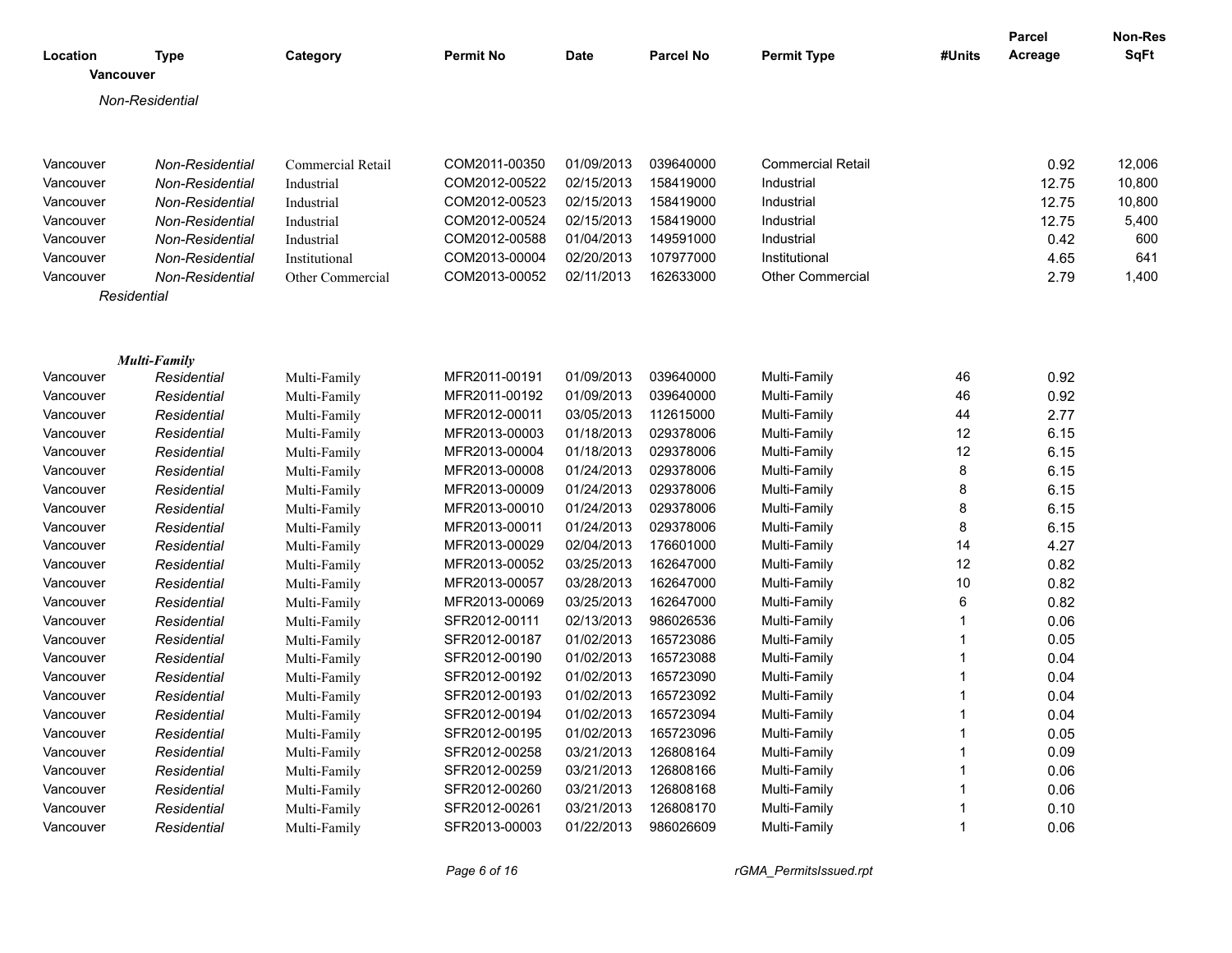| Location  | <b>Type</b>         | Category     | <b>Permit No</b> | <b>Date</b> | <b>Parcel No</b> | <b>Permit Type</b> | #Units       | <b>Parcel</b><br>Acreage | Non-Res<br><b>SqFt</b> |
|-----------|---------------------|--------------|------------------|-------------|------------------|--------------------|--------------|--------------------------|------------------------|
| Vancouver |                     |              |                  |             |                  |                    |              |                          |                        |
|           | Residential         |              |                  |             |                  |                    |              |                          |                        |
|           |                     |              |                  |             |                  |                    |              |                          |                        |
|           |                     |              |                  |             |                  |                    |              |                          |                        |
|           | <b>Multi-Family</b> |              |                  |             |                  |                    |              |                          |                        |
| Vancouver | Residential         | Multi-Family | SFR2013-00004    | 01/22/2013  | 986026610        | Multi-Family       | $\mathbf{1}$ | 0.04                     |                        |
| Vancouver | Residential         | Multi-Family | SFR2013-00005    | 01/22/2013  | 986026611        | Multi-Family       | $\mathbf{1}$ | 0.04                     |                        |
| Vancouver | Residential         | Multi-Family | SFR2013-00006    | 01/23/2013  | 986026613        | Multi-Family       | $\mathbf{1}$ | 0.05                     |                        |
| Vancouver | Residential         | Multi-Family | SFR2013-00007    | 01/23/2013  | 986026615        | Multi-Family       | $\mathbf{1}$ | 0.04                     |                        |
| Vancouver | Residential         | Multi-Family | SFR2013-00008    | 02/11/2013  | 986026617        | Multi-Family       | $\mathbf{1}$ | 0.05                     |                        |
| Vancouver | Residential         | Multi-Family | SFR2013-00009    | 01/22/2013  | 986026612        | Multi-Family       | $\mathbf{1}$ | 0.05                     |                        |
| Vancouver | Residential         | Multi-Family | SFR2013-00010    | 01/23/2013  | 986026614        | Multi-Family       | 1            | 0.04                     |                        |
| Vancouver | Residential         | Multi-Family | SFR2013-00011    | 01/23/2013  | 986026616        | Multi-Family       | 1            | 0.05                     |                        |
| Vancouver | Residential         | Multi-Family | SFR2013-00012    | 02/11/2013  | 986026618        | Multi-Family       | $\mathbf{1}$ | 0.07                     |                        |
| Vancouver | Residential         | Multi-Family | SFR2013-00013    | 02/26/2013  | 986026619        | Multi-Family       | $\mathbf{1}$ | 0.07                     |                        |
| Vancouver | Residential         | Multi-Family | SFR2013-00014    | 02/26/2013  | 986026621        | Multi-Family       | $\mathbf{1}$ | 0.04                     |                        |
| Vancouver | Residential         | Multi-Family | SFR2013-00015    | 02/26/2013  | 986026623        | Multi-Family       | $\mathbf{1}$ | 0.04                     |                        |
| Vancouver | Residential         | Multi-Family | SFR2013-00016    | 02/26/2013  | 986026625        | Multi-Family       | $\mathbf{1}$ | 0.05                     |                        |
| Vancouver | Residential         | Multi-Family | SFR2013-00017    | 02/26/2013  | 986026627        | Multi-Family       | $\mathbf{1}$ | 0.04                     |                        |
| Vancouver | Residential         | Multi-Family | SFR2013-00018    | 02/26/2013  | 986026629        | Multi-Family       | 1            | 0.04                     |                        |
| Vancouver | Residential         | Multi-Family | SFR2013-00019    | 02/26/2013  | 986026631        | Multi-Family       | 1            | 0.04                     |                        |
| Vancouver | Residential         | Multi-Family | SFR2013-00020    | 02/26/2013  | 986026620        | Multi-Family       | $\mathbf{1}$ | 0.04                     |                        |
| Vancouver | Residential         | Multi-Family | SFR2013-00021    | 02/26/2013  | 986026626        | Multi-Family       | $\mathbf{1}$ | 0.04                     |                        |
| Vancouver | Residential         | Multi-Family | SFR2013-00022    | 02/26/2013  | 986026628        | Multi-Family       | $\mathbf{1}$ | 0.04                     |                        |
| Vancouver | Residential         | Multi-Family | SFR2013-00023    | 02/26/2013  | 986026630        | Multi-Family       | $\mathbf 1$  | 0.04                     |                        |
| Vancouver | Residential         | Multi-Family | SFR2013-00024    | 02/26/2013  | 986026622        | Multi-Family       | $\mathbf 1$  | 0.04                     |                        |
| Vancouver | Residential         | Multi-Family | SFR2013-00025    | 02/26/2013  | 986026624        | Multi-Family       | $\mathbf 1$  | 0.05                     |                        |
| Vancouver | Residential         | Multi-Family | SFR2013-00026    | 02/26/2013  | 986026632        | Multi-Family       | $\mathbf 1$  | 0.06                     |                        |
| Vancouver | Residential         | Multi-Family | SFR2013-00070    | 03/19/2013  | 986028637        | Multi-Family       | 1            | 0.04                     |                        |
| Vancouver | Residential         | Multi-Family | SFR2013-00071    | 03/19/2013  | 986028638        | Multi-Family       | $\mathbf{1}$ | 0.04                     |                        |
| Vancouver | Residential         | Multi-Family | SFR2013-00072    | 03/19/2013  | 986028633        | Multi-Family       | $\mathbf{1}$ | 0.09                     |                        |
| Vancouver | Residential         | Multi-Family | SFR2013-00073    | 03/19/2013  | 986028635        | Multi-Family       | $\mathbf{1}$ | 0.04                     |                        |
| Vancouver | Residential         | Multi-Family | SFR2013-00074    | 03/19/2013  | 986028639        | Multi-Family       | 1            | 0.04                     |                        |
| Vancouver | Residential         | Multi-Family | SFR2013-00075    | 03/19/2013  | 986028641        | Multi-Family       | $\mathbf{1}$ | 0.04                     |                        |
| Vancouver | Residential         | Multi-Family | SFR2013-00076    | 03/19/2013  | 986028643        | Multi-Family       | $\mathbf{1}$ | 0.04                     |                        |
| Vancouver | Residential         | Multi-Family | SFR2013-00077    | 03/19/2013  | 986028644        | Multi-Family       | $\mathbf 1$  | 0.10                     |                        |
| Vancouver | Residential         | Multi-Family | SFR2013-00078    | 03/19/2013  | 986028642        | Multi-Family       | $\mathbf 1$  | 0.04                     |                        |
| Vancouver | Residential         | Multi-Family | SFR2013-00079    | 03/19/2013  | 986028640        | Multi-Family       | $\mathbf{1}$ | 0.04                     |                        |
| Vancouver | Residential         | Multi-Family | SFR2013-00080    | 03/19/2013  | 986028634        | Multi-Family       | 1            | 0.04                     |                        |
| Vancouver | Residential         | Multi-Family | SFR2013-00081    | 03/19/2013  | 986028636        | Multi-Family       | 1            | 0.04                     |                        |
|           |                     |              |                  |             |                  |                    |              |                          |                        |

*Page 7 of 16 rGMA\_PermitsIssued.rpt*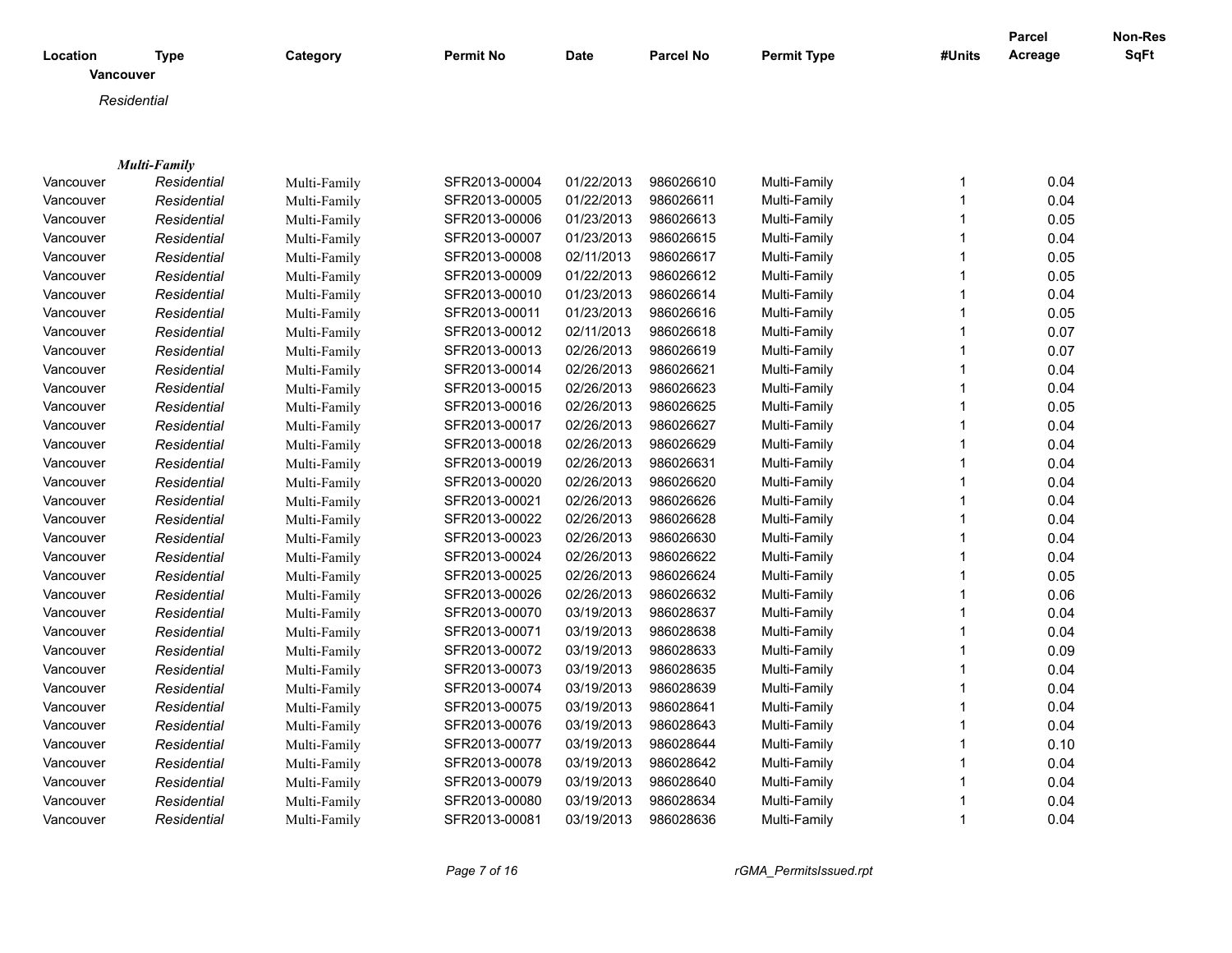| Location  | Type        | Category | <b>Permit No</b> | <b>Date</b> | <b>Parcel No</b> | <b>Permit Type</b> | #Units | <b>Parcel</b><br>Acreage | Non-Res<br><b>SqFt</b> |
|-----------|-------------|----------|------------------|-------------|------------------|--------------------|--------|--------------------------|------------------------|
| Vancouver |             |          |                  |             |                  |                    |        |                          |                        |
|           | Residential |          |                  |             |                  |                    |        |                          |                        |
|           |             |          |                  |             |                  |                    |        |                          |                        |

|  | 281 | Total Multi-Family |  |
|--|-----|--------------------|--|
|--|-----|--------------------|--|

|           | <b>Single Family</b> |                  |               |            |           |               |      |
|-----------|----------------------|------------------|---------------|------------|-----------|---------------|------|
| Vancouver | Residential          | <b>Additions</b> | RES2013-00020 | 01/30/2013 | 112900005 | Additions     | 0.48 |
| Vancouver | Residential          | Single Family    | SFR2012-00204 | 01/10/2013 | 126694002 | Single Family | 0.18 |
| Vancouver | Residential          | Single Family    | SFR2012-00233 | 01/10/2013 | 126694026 | Single Family | 0.19 |
| Vancouver | Residential          | Single Family    | SFR2012-00250 | 01/22/2013 | 164285004 | Single Family | 0.09 |
| Vancouver | Residential          | Single Family    | SFR2012-00256 | 01/17/2013 | 164915002 | Single Family | 0.14 |
| Vancouver | Residential          | Single Family    | SFR2012-00257 | 02/14/2013 | 122575026 | Single Family | 0.21 |
| Vancouver | Residential          | Single Family    | SFR2012-00263 | 01/04/2013 | 110280010 | Single Family | 0.19 |
| Vancouver | Residential          | Single Family    | SFR2012-00264 | 01/16/2013 | 162414000 | Single Family | 0.47 |
| Vancouver | Residential          | Single Family    | SFR2012-00265 | 01/11/2013 | 037918506 | Single Family | 0.17 |
| Vancouver | Residential          | Single Family    | SFR2013-00001 | 01/25/2013 | 164786086 | Single Family | 0.24 |
| Vancouver | Residential          | Single Family    | SFR2013-00002 | 01/25/2013 | 164786072 | Single Family | 0.23 |
| Vancouver | Residential          | Single Family    | SFR2013-00027 | 03/01/2013 | 986027192 | Single Family | 0.21 |
| Vancouver | Residential          | Single Family    | SFR2013-00028 | 02/13/2013 | 163505026 | Single Family | 0.13 |
| Vancouver | Residential          | Single Family    | SFR2013-00029 | 02/11/2013 | 100883270 | Single Family | 0.51 |
| Vancouver | Residential          | Single Family    | SFR2013-00030 | 02/25/2013 | 122575008 | Single Family | 0.21 |
| Vancouver | Residential          | Single Family    | SFR2013-00031 | 02/25/2013 | 122575028 | Single Family | 0.18 |
| Vancouver | Residential          | Single Family    | SFR2013-00032 | 02/14/2013 | 159338007 | Single Family | 0.13 |
| Vancouver | Residential          | Single Family    | SFR2013-00033 | 02/08/2013 | 109951044 | Single Family | 0.06 |
| Vancouver | Residential          | Single Family    | SFR2013-00034 | 02/08/2013 | 109951044 | Single Family | 0.06 |
| Vancouver | Residential          | Single Family    | SFR2013-00035 | 02/08/2013 | 109951216 | Single Family | 0.06 |
| Vancouver | Residential          | Single Family    | SFR2013-00036 | 02/08/2013 | 109951216 | Single Family | 0.06 |
| Vancouver | Residential          | Single Family    | SFR2013-00037 | 03/21/2013 | 164786010 | Single Family | 0.26 |
| Vancouver | Residential          | Single Family    | SFR2013-00039 | 03/05/2013 | 037918745 | Single Family | 0.18 |
| Vancouver | Residential          | Single Family    | SFR2013-00040 | 02/26/2013 | 162674001 | Single Family | 0.10 |
| Vancouver | Residential          | Single Family    | SFR2013-00041 | 03/05/2013 | 164701054 | Single Family | 0.29 |
| Vancouver | Residential          | Single Family    | SFR2013-00043 | 03/13/2013 | 037912472 | Single Family | 0.26 |
| Vancouver | Residential          | Single Family    | SFR2013-00044 | 03/07/2013 | 159338003 | Single Family | 0.15 |
| Vancouver | Residential          | Single Family    | SFR2013-00045 | 03/07/2013 | 159338002 | Single Family | 0.15 |
| Vancouver | Residential          | Single Family    | SFR2013-00047 | 03/21/2013 | 164786028 | Single Family | 0.25 |
| Vancouver | Residential          | Single Family    | SFR2013-00051 | 03/18/2013 | 110188018 | Single Family | 0.16 |
| Vancouver | Residential          | Single Family    | SFR2013-00052 | 03/18/2013 | 110188008 | Single Family | 0.14 |
| Vancouver | Residential          | Single Family    | SFR2013-00053 | 03/15/2013 | 109583960 | Single Family | 0.16 |
| Vancouver | Residential          | Single Family    | SFR2013-00082 | 03/21/2013 | 177258037 | Single Family | 0.19 |

 *33 Total Single Family*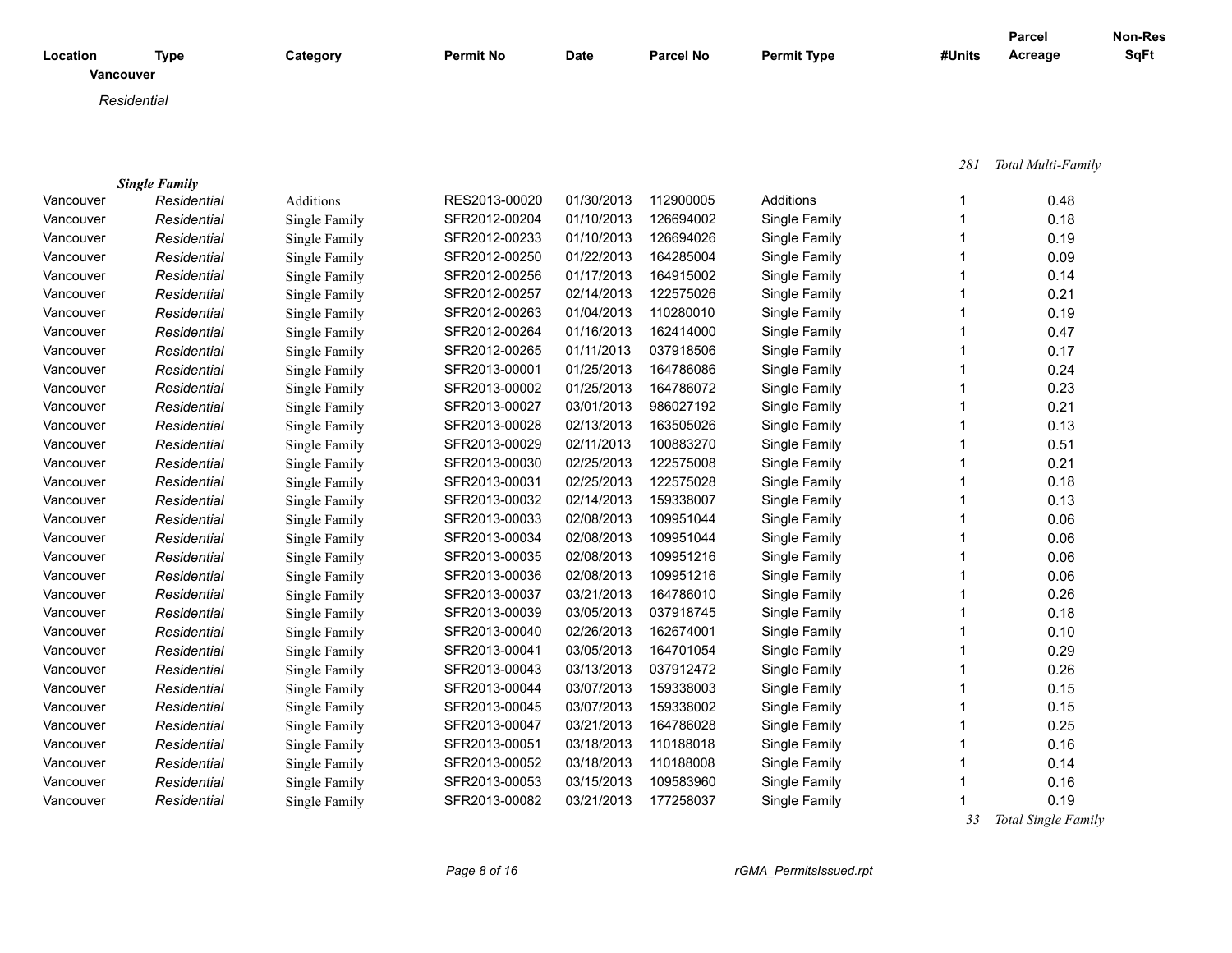| Location             | Type                   | Category         | <b>Permit No</b> | <b>Date</b> | <b>Parcel No</b> | <b>Permit Type</b>      | #Units | <b>Parcel</b><br>Acreage | <b>Non-Res</b><br>SqFt |
|----------------------|------------------------|------------------|------------------|-------------|------------------|-------------------------|--------|--------------------------|------------------------|
|                      |                        |                  |                  |             |                  | Vancouver Sub Total     | 314    |                          | 41,647                 |
| <b>Vancouver UGA</b> |                        |                  |                  |             |                  |                         |        |                          |                        |
|                      | <b>Non-Residential</b> |                  |                  |             |                  |                         |        |                          |                        |
|                      |                        |                  |                  |             |                  |                         |        |                          |                        |
|                      |                        |                  |                  |             |                  |                         |        |                          |                        |
| Vancouver UG         | Non-Residential        | Institutional    | COM2013-00010    | 01/30/2013  | 183304000        | Institutional           |        | 2.50                     | 240                    |
| Vancouver UG         | Non-Residential        | Office           | COM2012-00219    | 01/08/2013  | 185421000        | Office                  |        | 1.93                     | 30,028                 |
| Vancouver UG         | Non-Residential        | Other Commercial | COM2012-00216    | 02/08/2013  | 200086000        | <b>Other Commercial</b> |        | 8.65                     | 2,734                  |
| Residential          |                        |                  |                  |             |                  |                         |        |                          |                        |
|                      |                        |                  |                  |             |                  |                         |        |                          |                        |
|                      |                        |                  |                  |             |                  |                         |        |                          |                        |
|                      | <b>Multi-Family</b>    |                  |                  |             |                  |                         |        |                          | 0.3 ACF                |
| Vancouver UG         | Residential            | Multi-Family     | MFR2012-00001    | 02/19/2013  | 145301000        | Multi-Family            |        | 0.54                     |                        |
| Vancouver UG         | Residential            | Multi-Family     | MFR2012-00002    | 02/14/2013  | 145301000        | Multi-Family            | 11     | 0.54                     |                        |
| Vancouver UG         | Residential            | Multi-Family     | MFR2012-00011    | 01/18/2013  | 200086000        | Multi-Family            | 12     | 8.65                     |                        |
| Vancouver UG         | Residential            | Multi-Family     | MFR2012-00012    | 01/18/2013  | 200086000        | Multi-Family            | 12     | 8.65                     |                        |
| Vancouver UG         | Residential            | Multi-Family     | MFR2012-00013    | 01/03/2013  | 200086000        | Multi-Family            | 12     | 8.65                     |                        |
| Vancouver UG         | Residential            | Multi-Family     | MFR2012-00017    | 01/10/2013  | 145311000        | Multi-Family            | 26     | 0.61                     |                        |
| Vancouver UG         | Residential            | Multi-Family     | SFR2012-00666    | 01/31/2013  | 156690028        | Multi-Family            |        | 0.06                     |                        |
| Vancouver UG         | Residential            | Multi-Family     | SFR2012-00667    | 01/31/2013  | 156690030        | Multi-Family            |        | 0.04                     |                        |
| Vancouver UG         | Residential            | Multi-Family     | SFR2012-00668    | 01/31/2013  | 156690034        | Multi-Family            |        | 0.06                     |                        |
| Vancouver UG         | Residential            | Multi-Family     | SFR2012-00669    | 01/31/2013  | 156690032        | Multi-Family            |        | 0.05                     |                        |
| Vancouver UG         | Residential            | Multi-Family     | SFR2013-00039    | 03/01/2013  | 160846030        | Multi-Family            |        | 0.04                     |                        |
| Vancouver UG         | Residential            | Multi-Family     | SFR2013-00040    | 03/01/2013  | 160846032        | Multi-Family            |        | 0.04                     |                        |
| Vancouver UG         | Residential            | Multi-Family     | SFR2013-00041    | 03/01/2013  | 160846034        | Multi-Family            |        | 0.05                     |                        |
| Vancouver UG         | Residential            | Multi-Family     | SFR2013-00042    | 03/01/2013  | 160846016        | Multi-Family            |        | 0.04                     |                        |
| Vancouver UG         | Residential            | Multi-Family     | SFR2013-00043    | 03/01/2013  | 160846018        | Multi-Family            |        | 0.03                     |                        |
| Vancouver UG         | Residential            | Multi-Family     | SFR2013-00044    | 03/01/2013  | 160846020        | Multi-Family            |        | 0.04                     |                        |
| Vancouver UG         | Residential            | Multi-Family     | SFR2013-00045    | 03/01/2013  | 160846022        | Multi-Family            |        | 0.05                     |                        |
|                      |                        |                  |                  |             |                  |                         | 92     | Total Multi-Family       |                        |
|                      | <b>Single Family</b>   |                  |                  |             |                  |                         |        |                          |                        |
| Vancouver UG         | Residential            | Single Family    | SFR2012-00214    | 01/28/2013  | 106036016        | Single Family           |        | 0.06                     |                        |
| Vancouver UG         | Residential            | Single Family    | SFR2012-00370    | 01/07/2013  | 106036142        | Single Family           |        | 0.07                     |                        |
| Vancouver UG         | Residential            | Single Family    | SFR2012-00422    | 02/22/2013  | 154224010        | Single Family           |        | 0.12                     |                        |
| Vancouver UG         | Residential            | Single Family    | SFR2012-00427    | 02/22/2013  | 154224008        | Single Family           |        | 0.11                     |                        |
| Vancouver UG         | Residential            | Single Family    | SFR2012-00451    | 03/15/2013  | 105469296        | <b>Single Family</b>    |        | 0.08                     |                        |
| Vancouver UG         | Residential            | Single Family    | SFR2012-00452    | 03/15/2013  | 105469226        | Single Family           |        | 0.07                     |                        |
| Vancouver UG         | Residential            | Single Family    | SFR2012-00464    | 03/15/2013  | 105469224        | Single Family           |        | 0.07                     |                        |
|                      |                        |                  |                  |             |                  |                         |        |                          |                        |

*Page 9 of 16 rGMA\_PermitsIssued.rpt*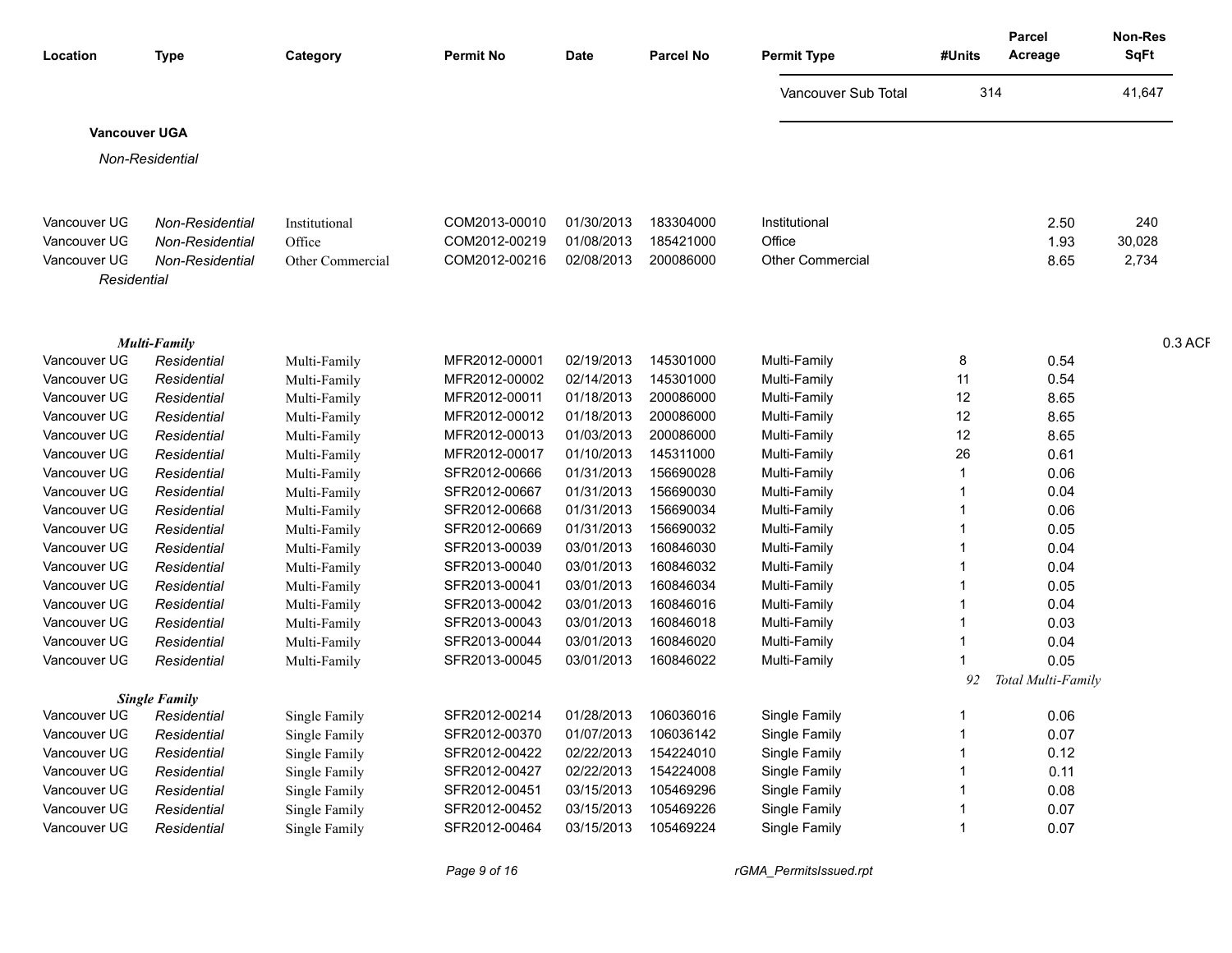| Location<br><b>Type</b><br><b>Vancouver UGA</b> |                      | Category             | <b>Permit No</b> | <b>Date</b> | <b>Parcel No</b> | <b>Permit Type</b> | #Units       | <b>Parcel</b><br>Acreage | <b>Non-Res</b><br><b>SqFt</b> |
|-------------------------------------------------|----------------------|----------------------|------------------|-------------|------------------|--------------------|--------------|--------------------------|-------------------------------|
| Residential                                     |                      |                      |                  |             |                  |                    |              |                          |                               |
|                                                 |                      |                      |                  |             |                  |                    |              |                          |                               |
|                                                 |                      |                      |                  |             |                  |                    |              |                          |                               |
|                                                 | <b>Single Family</b> |                      |                  |             |                  |                    |              |                          |                               |
| Vancouver UG                                    | Residential          | Single Family        | SFR2012-00465    | 03/15/2013  | 105469228        | Single Family      | 1            | 0.07                     |                               |
| Vancouver UG                                    | Residential          | Single Family        | SFR2012-00466    | 03/15/2013  | 105469222        | Single Family      | 1            | 0.06                     |                               |
| Vancouver UG                                    | Residential          | Single Family        | SFR2012-00490    | 01/23/2013  | 986030372        | Single Family      | 1            | 0.10                     |                               |
| Vancouver UG                                    | Residential          | Single Family        | SFR2012-00504    | 02/14/2013  | 156442058        | Single Family      | 1            | 0.08                     |                               |
| Vancouver UG                                    | Residential          | Single Family        | SFR2012-00538    | 01/18/2013  | 986030174        | Single Family      | 1            | 0.17                     |                               |
| Vancouver UG                                    | Residential          | Single Family        | SFR2012-00547    | 01/29/2013  | 986030579        | Single Family      | 1            | 0.21                     |                               |
| Vancouver UG                                    | Residential          | Single Family        | SFR2012-00549    | 02/19/2013  | 986030578        | Single Family      | 1            | 0.23                     |                               |
| Vancouver UG                                    | Residential          | Single Family        | SFR2012-00550    | 01/07/2013  | 156442038        | Single Family      | 1            | 0.07                     |                               |
| Vancouver UG                                    | Residential          | Single Family        | SFR2012-00560    | 01/29/2013  | 986030331        | Single Family      | 1            | 0.16                     |                               |
| Vancouver UG                                    | Residential          | Single Family        | SFR2012-00600    | 02/01/2013  | 185668102        | Single Family      | 1            | 0.16                     |                               |
| Vancouver UG                                    | Residential          | Single Family        | SFR2012-00602    | 02/01/2013  | 185668064        | Single Family      | 1            | 0.14                     |                               |
| Vancouver UG                                    | Residential          | Single Family        | SFR2012-00603    | 02/01/2013  | 185668066        | Single Family      | $\mathbf{1}$ | 0.12                     |                               |
| Vancouver UG                                    | Residential          | Single Family        | SFR2012-00604    | 01/15/2013  | 185668104        | Single Family      | 1            | 0.14                     |                               |
| Vancouver UG                                    | Residential          | Single Family        | SFR2012-00608    | 01/18/2013  | 117891055        | Single Family      | 1            | 1.96                     |                               |
| Vancouver UG                                    | Residential          | Single Family        | SFR2012-00610    | 01/11/2013  | 156946012        | Single Family      | 1            | 0.13                     |                               |
| Vancouver UG                                    | Residential          | Single Family        | SFR2012-00611    | 02/01/2013  | 156946064        | Single Family      | 1            | 0.11                     |                               |
| Vancouver UG                                    | Residential          | Single Family        | SFR2012-00612    | 01/11/2013  | 156946036        | Single Family      | 1            | 0.15                     |                               |
| Vancouver UG                                    | Residential          | Single Family        | SFR2012-00617    | 01/07/2013  | 986030240        | Single Family      | 1            | 0.09                     |                               |
| Vancouver UG                                    | Residential          | Single Family        | SFR2012-00620    | 01/07/2013  | 986030245        | Single Family      | 1            | 0.09                     |                               |
| Vancouver UG                                    | Residential          | Single Family        | SFR2012-00621    | 01/16/2013  | 115621152        | Single Family      | 1            | 0.76                     |                               |
| Vancouver UG                                    | Residential          | Single Family        | SFR2012-00622    | 01/11/2013  | 188960000        | Single Family      | 1            | 2.75                     |                               |
| Vancouver UG                                    | Residential          | Single Family        | SFR2012-00632    | 01/31/2013  | 115621170        | Single Family      | 1            | 0.79                     |                               |
| Vancouver UG                                    | Residential          | <b>Single Family</b> | SFR2012-00638    | 01/29/2013  | 119740044        | Single Family      | 1            | 0.11                     |                               |
| Vancouver UG                                    | Residential          | Single Family        | SFR2012-00639    | 01/15/2013  | 119740050        | Single Family      | 1            | 0.12                     |                               |
| Vancouver UG                                    | Residential          | Single Family        | SFR2012-00640    | 01/28/2013  | 106036140        | Single Family      | 1            | 0.07                     |                               |
| Vancouver UG                                    | Residential          | Single Family        | SFR2012-00641    | 03/14/2013  | 156442006        | Single Family      | 1            | 0.07                     |                               |
| Vancouver UG                                    | Residential          | Single Family        | SFR2012-00643    | 01/08/2013  | 181677128        | Single Family      | 1            | 0.17                     |                               |
| Vancouver UG                                    | Residential          | Single Family        | SFR2012-00644    | 01/07/2013  | 986030373        | Single Family      | 1            | 0.10                     |                               |
| Vancouver UG                                    | Residential          | Single Family        | SFR2012-00646    | 01/15/2013  | 119740040        | Single Family      | 1            | 0.12                     |                               |
| Vancouver UG                                    | Residential          | Single Family        | SFR2012-00647    | 01/15/2013  | 119740042        | Single Family      | 1            | 0.12                     |                               |
| Vancouver UG                                    | Residential          | Single Family        | SFR2012-00648    | 01/22/2013  | 189789110        | Single Family      | 1            | 0.20                     |                               |
| Vancouver UG                                    | Residential          | Single Family        | SFR2012-00650    | 01/16/2013  | 986030390        | Single Family      |              | 0.11                     |                               |
| Vancouver UG                                    | Residential          | Single Family        | SFR2012-00652    | 01/08/2013  | 188287076        | Single Family      | 1            | 0.14                     |                               |
| Vancouver UG                                    | Residential          | Single Family        | SFR2012-00653    | 01/11/2013  | 185441022        | Single Family      |              | 0.21                     |                               |
| Vancouver UG                                    | Residential          | Single Family        | SFR2012-00654    | 01/18/2013  | 100121160        | Single Family      | $\mathbf{1}$ | 0.40                     |                               |

Residential **Single Family SFR2012-00654** 01/18/2013 100121160

*Page 10 of 16 rGMA\_PermitsIssued.rpt*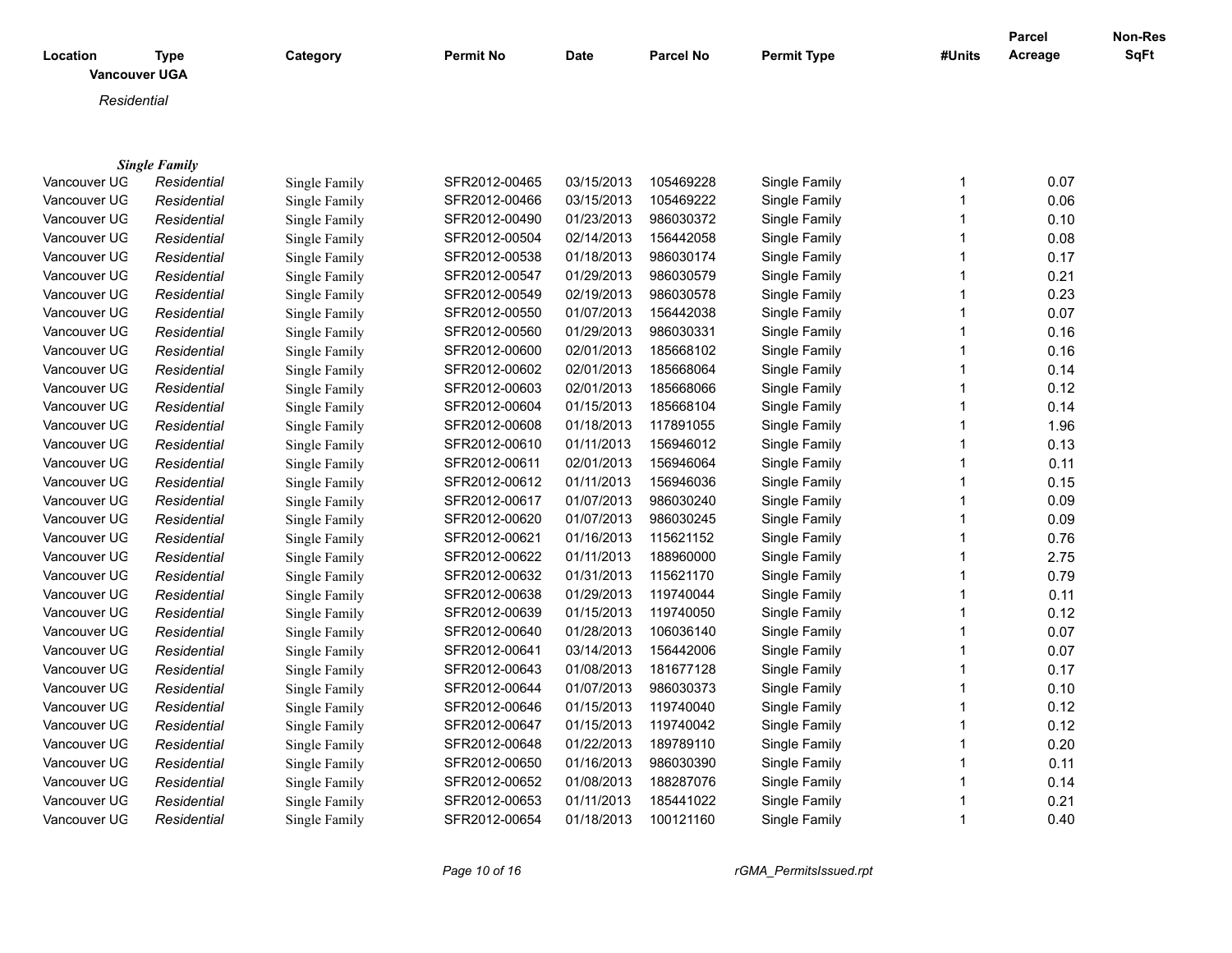| Location | <b>Type</b><br><b>Vancouver UGA</b> | Category | <b>Permit No</b> | <b>Date</b> | <b>Parcel No</b> | <b>Permit Type</b> | #Units | <b>Parcel</b><br>Acreage | Non-Res<br><b>SqFt</b> |
|----------|-------------------------------------|----------|------------------|-------------|------------------|--------------------|--------|--------------------------|------------------------|
|          | Residential                         |          |                  |             |                  |                    |        |                          |                        |
|          |                                     |          |                  |             |                  |                    |        |                          |                        |
|          |                                     |          |                  |             |                  |                    |        |                          |                        |
|          | <b>Single Family</b>                |          |                  |             |                  |                    |        |                          |                        |

| Vancouver UG | Residential | Single Family | SFR2012-00655 | 01/11/2013 | 986030012 | Single Family | 0.07 |
|--------------|-------------|---------------|---------------|------------|-----------|---------------|------|
| Vancouver UG | Residential | Single Family | SFR2012-00656 | 01/11/2013 | 986030004 | Single Family | 0.07 |
| Vancouver UG | Residential | Single Family | SFR2012-00657 | 01/15/2013 | 115621186 | Single Family | 0.81 |
| Vancouver UG | Residential | Single Family | SFR2012-00658 | 01/10/2013 | 986025888 | Single Family | 0.12 |
| Vancouver UG | Residential | Single Family | SFR2012-00659 | 01/10/2013 | 986025887 | Single Family | 0.12 |
| Vancouver UG | Residential | Single Family | SFR2012-00660 | 02/07/2013 | 986025974 | Single Family | 0.12 |
| Vancouver UG | Residential | Single Family | SFR2012-00661 | 01/18/2013 | 986025982 | Single Family | 0.12 |
| Vancouver UG | Residential | Single Family | SFR2012-00663 | 01/15/2013 | 156442036 | Single Family | 0.07 |
| Vancouver UG | Residential | Single Family | SFR2012-00665 | 01/25/2013 | 986025841 | Single Family | 0.16 |
| Vancouver UG | Residential | Single Family | SFR2012-00670 | 01/23/2013 | 189366004 | Single Family | 0.17 |
| Vancouver UG | Residential | Single Family | SFR2012-00671 | 01/23/2013 | 189366020 | Single Family | 0.17 |
| Vancouver UG | Residential | Single Family | SFR2012-00672 | 01/24/2013 | 986025884 | Single Family | 0.12 |
| Vancouver UG | Residential | Single Family | SFR2012-00674 | 01/23/2013 | 986025891 | Single Family | 0.12 |
| Vancouver UG | Residential | Single Family | SFR2012-00676 | 02/08/2013 | 099940000 | Single Family | 0.44 |
| Vancouver UG | Residential | Single Family | SFR2012-00677 | 02/22/2013 | 117891085 | Single Family | 1.96 |
| Vancouver UG | Residential | Single Family | SFR2012-00681 | 01/25/2013 | 119575025 | Single Family | 0.10 |
| Vancouver UG | Residential | Single Family | SFR2012-00682 | 02/01/2013 | 187920000 | Single Family | 0.32 |
| Vancouver UG | Residential | Single Family | SFR2012-00684 | 02/07/2013 | 986025985 | Single Family | 0.12 |
| Vancouver UG | Residential | Single Family | SFR2012-00685 | 02/07/2013 | 986025886 | Single Family | 0.12 |
| Vancouver UG | Residential | Single Family | SFR2012-00688 | 03/12/2013 | 188997006 | Single Family | 0.15 |
| Vancouver UG | Residential | Single Family | SFR2013-00001 | 02/07/2013 | 986026961 | Single Family | 0.09 |
| Vancouver UG | Residential | Single Family | SFR2013-00002 | 02/07/2013 | 986026966 | Single Family | 0.07 |
| Vancouver UG | Residential | Single Family | SFR2013-00003 | 02/07/2013 | 986026967 | Single Family | 0.08 |
| Vancouver UG | Residential | Single Family | SFR2013-00004 | 02/07/2013 | 986026968 | Single Family | 0.08 |
| Vancouver UG | Residential | Single Family | SFR2013-00005 | 02/07/2013 | 986026969 | Single Family | 0.11 |
| Vancouver UG | Residential | Single Family | SFR2013-00007 | 02/15/2013 | 986025890 | Single Family | 0.12 |
| Vancouver UG | Residential | Single Family | SFR2013-00009 | 02/08/2013 | 986025895 | Single Family | 0.13 |
| Vancouver UG | Residential | Single Family | SFR2013-00014 | 02/06/2013 | 145043022 | Single Family | 0.18 |
| Vancouver UG | Residential | Single Family | SFR2013-00015 | 02/11/2013 | 104070054 | Single Family | 0.28 |
| Vancouver UG | Residential | Single Family | SFR2013-00016 | 02/13/2013 | 200607028 | Single Family | 0.22 |
| Vancouver UG | Residential | Single Family | SFR2013-00017 | 02/20/2013 | 198979000 | Single Family | 2.50 |
| Vancouver UG | Residential | Single Family | SFR2013-00019 | 02/22/2013 | 156946058 | Single Family | 0.10 |
| Vancouver UG | Residential | Single Family | SFR2013-00020 | 02/26/2013 | 115621168 | Single Family | 0.79 |
| Vancouver UG | Residential | Single Family | SFR2013-00023 | 02/20/2013 | 986031029 | Single Family | 0.44 |
| Vancouver UG | Residential | Single Family | SFR2013-00024 | 02/21/2013 | 986031030 | Single Family | 0.39 |
|              |             |               |               |            |           |               |      |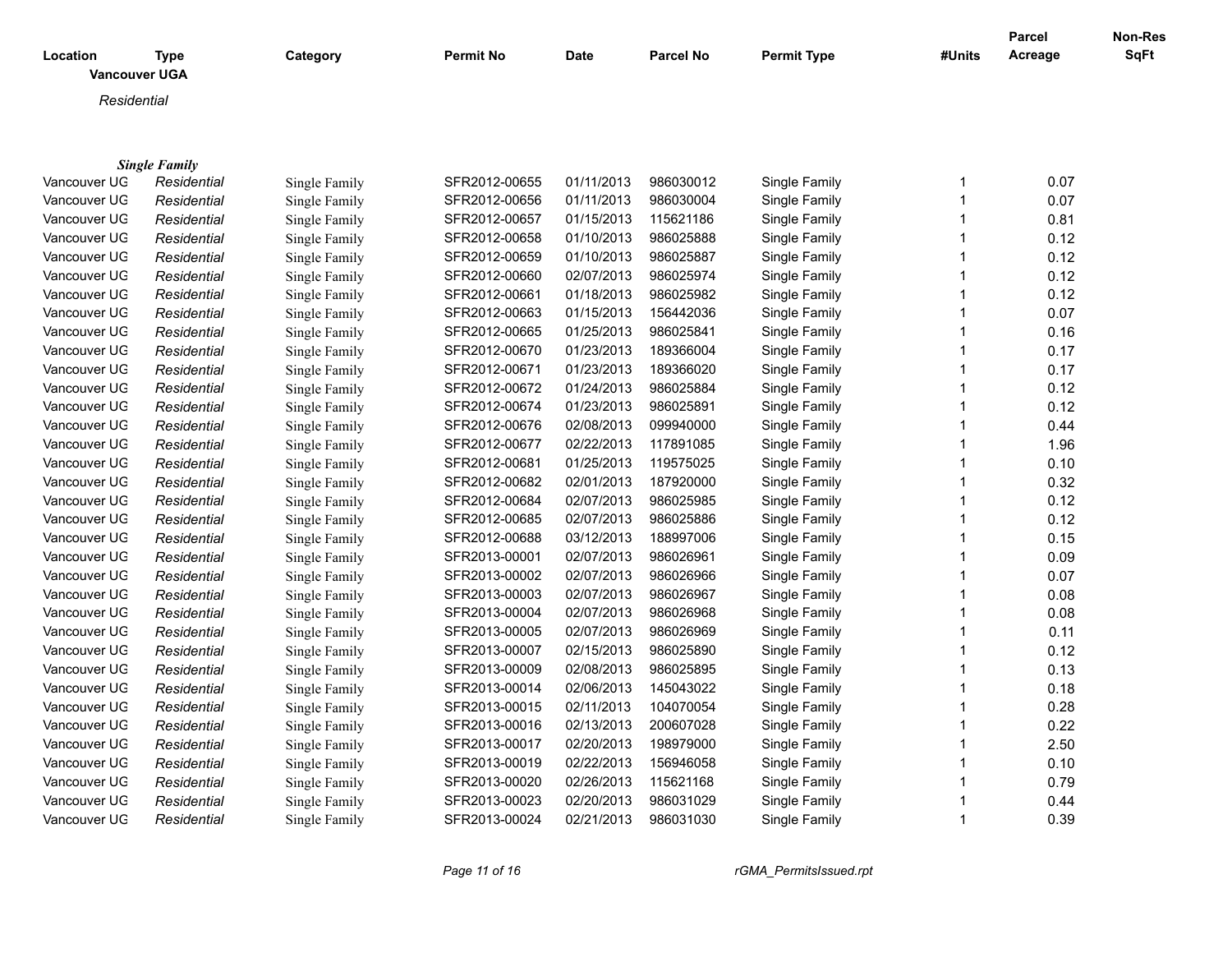| Location     | <b>Type</b><br><b>Vancouver UGA</b> | Category      | <b>Permit No</b> | <b>Date</b> | <b>Parcel No</b> | <b>Permit Type</b> | #Units | <b>Parcel</b><br>Acreage | Non-Res<br><b>SqFt</b> |
|--------------|-------------------------------------|---------------|------------------|-------------|------------------|--------------------|--------|--------------------------|------------------------|
|              | Residential                         |               |                  |             |                  |                    |        |                          |                        |
|              |                                     |               |                  |             |                  |                    |        |                          |                        |
|              | <b>Single Family</b>                |               |                  |             |                  |                    |        |                          |                        |
| Vancouver UG | Residential                         | Single Family | SFR2013-00025    | 03/15/2013  | 986030741        | Single Family      | 1      | 0.26                     |                        |
| Vancouver UG | Residential                         | Single Family | SFR2013-00027    | 03/15/2013  | 148065000        | Single Family      |        | 0.34                     |                        |
| Vancouver UG | Residential                         | Single Family | SFR2013-00028    | 03/11/2013  | 181677030        | Single Family      |        | 0.13                     |                        |
| Vancouver UG | Residential                         | Single Family | SFR2013-00031    | 03/04/2013  | 154050016        | Single Family      |        | 0.15                     |                        |
| Vancouver UG | Residential                         | Single Family | SFR2013-00032    | 03/06/2013  | 153937002        | Single Family      |        | 0.13                     |                        |
| Vancouver UG | Residential                         | Single Family | SFR2013-00033    | 02/21/2013  | 188287074        | Single Family      |        | 0.14                     |                        |
| Vancouver UG | Residential                         | Single Family | SFR2013-00035    | 02/20/2013  | 986030580        | Single Family      |        | 0.24                     |                        |
| Vancouver UG | Residential                         | Single Family | SFR2013-00036    | 03/11/2013  | 172137000        | Single Family      | 1      | 3.10                     |                        |
| Vancouver UG | Residential                         | Single Family | SFR2013-00037    | 02/27/2013  | 986030577        | Single Family      |        | 0.21                     |                        |
| Vancouver UG | Residential                         | Single Family | SFR2013-00046    | 03/01/2013  | 986026960        | Single Family      |        | 0.09                     |                        |
| Vancouver UG | Residential                         | Single Family | SFR2013-00047    | 03/05/2013  | 986026965        | Single Family      |        | 0.07                     |                        |
| Vancouver UG | Residential                         | Single Family | SFR2013-00048    | 03/27/2013  | 986026963        | Single Family      |        | 0.11                     |                        |
| Vancouver UG | Residential                         | Single Family | SFR2013-00049    | 03/06/2013  | 986026964        | Single Family      |        | 0.07                     |                        |
| Vancouver UG | Residential                         | Single Family | SFR2013-00050    | 02/27/2013  | 188287018        | Single Family      | 1      | 0.17                     |                        |
| Vancouver UG | Residential                         | Single Family | SFR2013-00057    | 03/12/2013  | 145043018        | Single Family      |        | 0.15                     |                        |
| Vancouver UG | Residential                         | Single Family | SFR2013-00058    | 03/01/2013  | 986026066        | Single Family      |        | 0.23                     |                        |
| Vancouver UG | Residential                         | Single Family | SFR2013-00059    | 03/15/2013  | 189164000        | Single Family      |        | 0.86                     |                        |
| Vancouver UG | Residential                         | Single Family | SFR2013-00060    | 03/08/2013  | 156946028        | Single Family      |        | 0.10                     |                        |
| Vancouver UG | Residential                         | Single Family | SFR2013-00061    | 03/25/2013  | 106036112        | Single Family      | 1      | 0.07                     |                        |
| Vancouver UG | Residential                         | Single Family | SFR2013-00062    | 03/06/2013  | 156946030        | Single Family      | 1      | 0.10                     |                        |
| Vancouver UG | Residential                         | Single Family | SFR2013-00063    | 03/25/2013  | 106036114        | Single Family      |        | 0.07                     |                        |
| Vancouver UG | Residential                         | Single Family | SFR2013-00065    | 03/27/2013  | 185668068        | Single Family      |        | 0.19                     |                        |
| Vancouver UG | Residential                         | Single Family | SFR2013-00066    | 03/06/2013  | 185668096        | Single Family      |        | 0.17                     |                        |
| Vancouver UG | Residential                         | Single Family | SFR2013-00067    | 03/06/2013  | 185668098        | Single Family      |        | 0.18                     |                        |
| Vancouver UG | Residential                         | Single Family | SFR2013-00068    | 03/14/2013  | 986028351        | Single Family      |        | 0.16                     |                        |
| Vancouver UG | Residential                         | Single Family | SFR2013-00069    | 03/13/2013  | 146449026        | Single Family      | 1      | 0.24                     |                        |

Vancouver UGA *Residential* Single Family SFR2013-00070 03/08/2013 189366008 Single Family 1 0.17 Vancouver UGA *Residential* Single Family SFR2013-00072 03/27/2013 986026956 Single Family 1 0.08 Vancouver UGA *Residential* Single Family SFR2013-00073 03/08/2013 986026959 Single Family 1 0.09 Vancouver UGA *Residential* Single Family SFR2013-00074 03/08/2013 986026957 Single Family 1 0.09 Vancouver UGA *Residential* Single Family SFR2013-00075 03/08/2013 986026958 Single Family 1 0.09

Vancouver UGA *Residential* Single Family SFR2013-00078 03/14/2013 156442020 Single Family 1 0.07 Vancouver UGA *Residential* Single Family SFR2013-00080 03/08/2013 156435144 Single Family 1 0.11 Vancouver UGA *Residential* Single Family SFR2013-00082 03/14/2013 156946074 Single Family 1 0.09 Vancouver UGA *Residential* Single Family SFR2013-00083 03/14/2013 156946076 Single Family 1 0.09

*Page 12 of 16 rGMA\_PermitsIssued.rpt*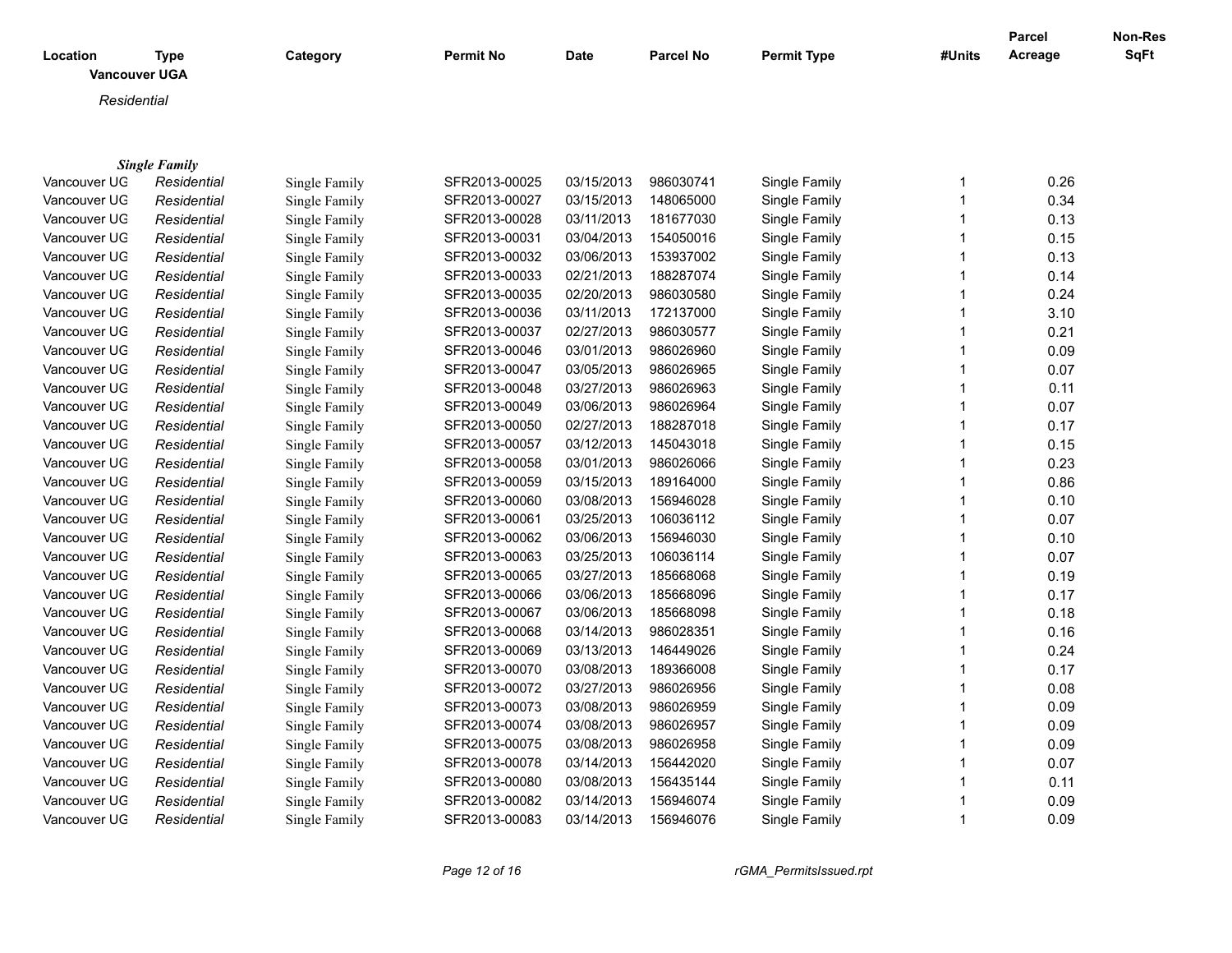|                                  |                      |               |               |             | <b>Parcel No</b> | <b>Permit Type</b> |        | <b>Parcel</b><br>Acreage | Non-Res<br>SqFt |
|----------------------------------|----------------------|---------------|---------------|-------------|------------------|--------------------|--------|--------------------------|-----------------|
| Location<br><b>Vancouver UGA</b> | <b>Type</b>          | Category      | Permit No     | <b>Date</b> |                  |                    | #Units |                          |                 |
|                                  |                      |               |               |             |                  |                    |        |                          |                 |
| Residential                      |                      |               |               |             |                  |                    |        |                          |                 |
|                                  |                      |               |               |             |                  |                    |        |                          |                 |
|                                  | <b>Single Family</b> |               |               |             |                  |                    |        |                          |                 |
| Vancouver UG                     | Residential          | Single Family | SFR2013-00084 | 03/27/2013  | 156946070        | Single Family      | 1      | 0.09                     |                 |
| Vancouver UG                     | Residential          | Single Family | SFR2013-00087 | 03/15/2013  | 156435042        | Single Family      | 1      | 0.10                     |                 |
| Vancouver UG                     | Residential          | Single Family | SFR2013-00088 | 03/15/2013  | 156435084        | Single Family      | 1      | 0.12                     |                 |
| Vancouver UG                     | Residential          | Single Family | SFR2013-00089 | 03/08/2013  | 156435090        | Single Family      | 1      | 0.10                     |                 |
| Vancouver UG                     | Residential          | Single Family | SFR2013-00090 | 03/15/2013  | 156435092        | Single Family      | 1      | 0.10                     |                 |
| Vancouver UG                     | Residential          | Single Family | SFR2013-00099 | 03/18/2013  | 986026494        | Single Family      | 1      | 0.23                     |                 |
| Vancouver UG                     | Residential          | Single Family | SFR2013-00106 | 03/18/2013  | 119740068        | Single Family      | 1      | 0.15                     |                 |
| Vancouver UG                     | Residential          | Single Family | SFR2013-00108 | 03/27/2013  | 185668092        | Single Family      | 1      | 0.14                     |                 |
| Vancouver UG                     | Residential          | Single Family | SFR2013-00109 | 03/27/2013  | 185668094        | Single Family      | 1      | 0.14                     |                 |
| Vancouver UG                     | Residential          | Single Family | SFR2013-00112 | 03/21/2013  | 986030010        | Single Family      | 1      | 0.06                     |                 |
| Vancouver UG                     | Residential          | Single Family | SFR2013-00115 | 03/19/2013  | 986025856        | Single Family      | 1      | 0.11                     |                 |
| Vancouver UG                     | Residential          | Single Family | SFR2013-00117 | 03/21/2013  | 187946044        | Single Family      | 1      | 0.07                     |                 |
| Vancouver UG                     | Residential          | Single Family | SFR2013-00118 | 03/21/2013  | 187946046        | Single Family      | 1      | 0.06                     |                 |
| Vancouver UG                     | Residential          | Single Family | SFR2013-00119 | 03/21/2013  | 187946048        | Single Family      | 1      | 0.06                     |                 |
| Vancouver UG                     | Residential          | Single Family | SFR2013-00120 | 03/21/2013  | 187946050        | Single Family      | 1      | 0.06                     |                 |
| Vancouver UG                     | Residential          | Single Family | SFR2013-00121 | 03/21/2013  | 986030083        | Single Family      | 1      | 0.27                     |                 |
| Vancouver UG                     | Residential          | Single Family | SFR2013-00122 | 03/25/2013  | 986025874        | Single Family      | 1      | 0.10                     |                 |
| Vancouver UG                     | Residential          | Single Family | SFR2013-00123 | 03/20/2013  | 188287080        | Single Family      | 1      | 0.14                     |                 |
| Vancouver UG                     | Residential          | Single Family | SFR2013-00125 | 03/12/2013  | 986031031        | Single Family      | 1      | 0.39                     |                 |
| Vancouver UG                     | Residential          | Single Family | SFR2013-00131 | 03/27/2013  | 189366022        | Single Family      | 1      | 0.17                     |                 |
| Vancouver UG                     | Residential          | Single Family | SFR2013-00135 | 03/27/2013  | 986026953        | Single Family      | 1      | 0.09                     |                 |
| Vancouver UG                     | Residential          | Single Family | SFR2013-00136 | 03/29/2013  | 986026954        | Single Family      | 1      | 0.08                     |                 |
| Vancouver UG                     | Residential          | Single Family | SFR2013-00138 | 03/27/2013  | 986026955        | Single Family      | 1      | 0.09                     |                 |
| Vancouver UG                     | Residential          | Single Family | SFR2013-00139 | 03/20/2013  | 156435128        | Single Family      | 1      | 0.15                     |                 |
| Vancouver UG                     | Residential          | Single Family | SFR2013-00141 | 03/26/2013  | 986030370        | Single Family      | 1      | 0.10                     |                 |
| Vancouver UG                     | Residential          | Single Family | SFR2013-00142 | 03/26/2013  | 986030366        | Single Family      | 1      | 0.10                     |                 |
| Vancouver UG                     | Residential          | Single Family | SFR2013-00143 | 03/22/2013  | 986030374        | Single Family      | 1      | 0.10                     |                 |
| Vancouver UG                     | Residential          | Single Family | SFR2013-00144 | 03/22/2013  | 986030375        | Single Family      | 1      | 0.10                     |                 |
| Vancouver UG                     | Residential          | Single Family | SFR2013-00145 | 03/12/2013  | 172146010        | Single Family      | 1      | 1.39                     |                 |
| Vancouver UG                     | Residential          | Single Family | SFR2013-00160 | 03/18/2013  | 986031035        | Single Family      | 1      | 0.42                     |                 |
| Vancouver UG                     | Residential          | Single Family | SFR2013-00166 | 03/29/2013  | 156843004        | Single Family      | 1      | 0.16                     |                 |
| Vancouver UG                     | Residential          | Single Family | SFR2013-00176 | 03/28/2013  | 187946006        | Single Family      | 1      | 0.06                     |                 |
| Vancouver UG                     | Residential          | Single Family | SFR2013-00177 | 03/28/2013  | 187946116        | Single Family      | 1      | 0.07                     |                 |
|                                  |                      |               |               |             |                  |                    |        |                          |                 |

 *145 Total Single Family*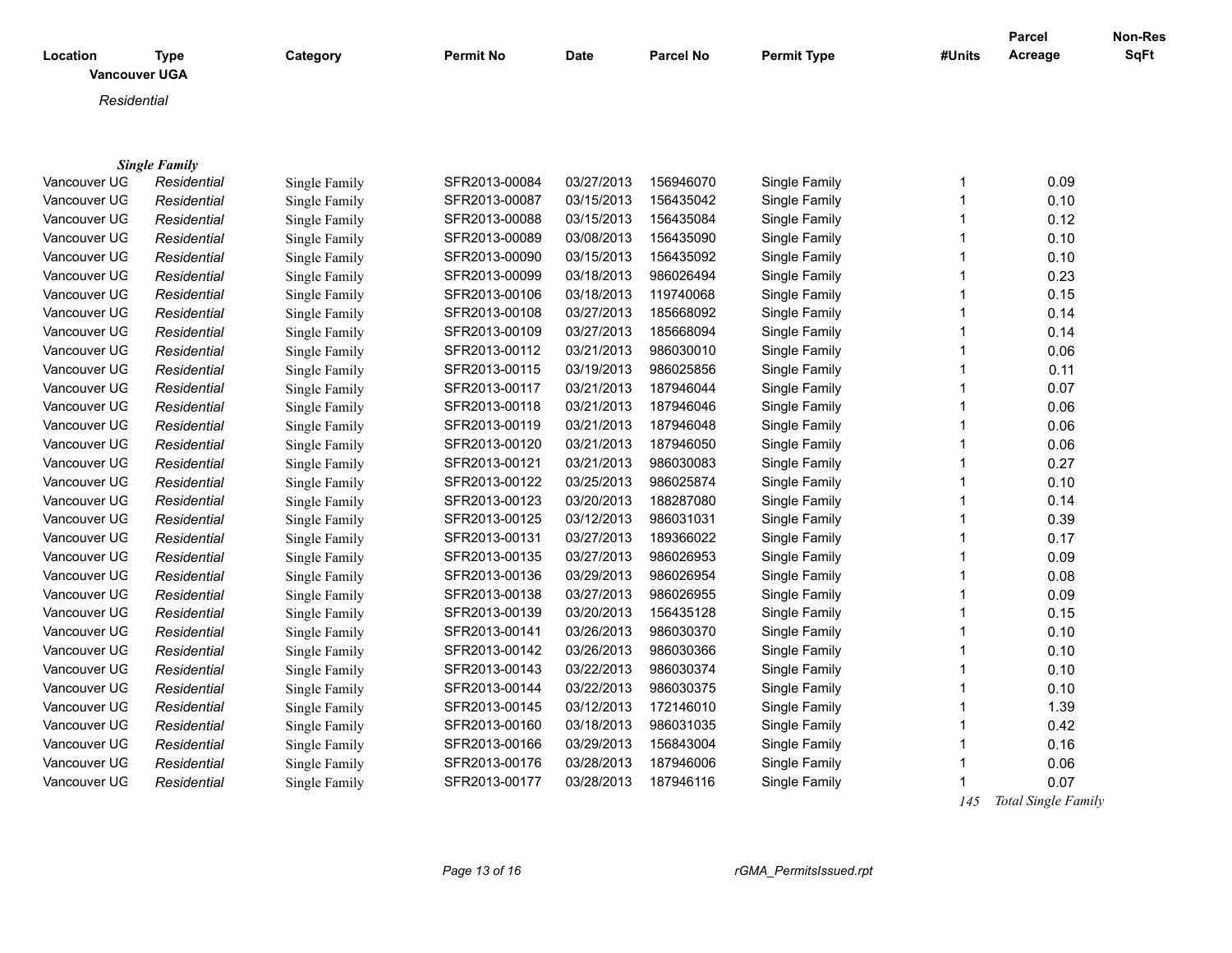| Location | Type | Category | <b>Permit No</b> | <b>Date</b> | <b>Parcel No</b> | <b>Permit Type</b>      | #Units | Acreage | <b>SqFt</b> |
|----------|------|----------|------------------|-------------|------------------|-------------------------|--------|---------|-------------|
|          |      |          |                  |             |                  | Vancouver UGA Sub Total | 237    |         | 33,002      |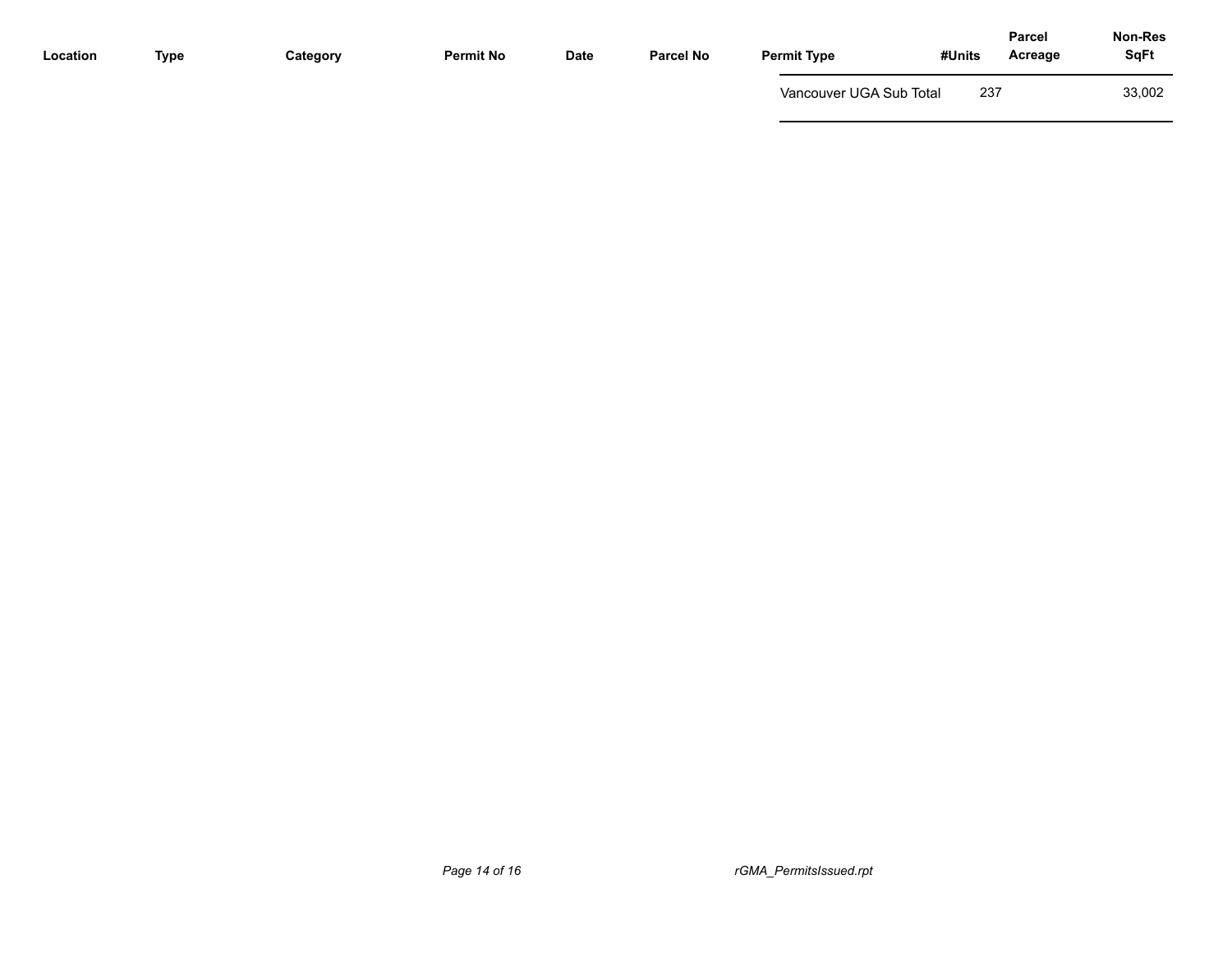| Location  | <b>Type</b>          | Category      | <b>Permit No</b> | <b>Date</b> | <b>Parcel No</b> | <b>Permit Type</b>  | #Units | Parcel<br>Acreage   | <b>Non-Res</b><br><b>SqFt</b> |
|-----------|----------------------|---------------|------------------|-------------|------------------|---------------------|--------|---------------------|-------------------------------|
| Washougal |                      |               |                  |             |                  |                     |        |                     |                               |
|           | Residential          |               |                  |             |                  |                     |        |                     |                               |
|           |                      |               |                  |             |                  |                     |        |                     |                               |
|           |                      |               |                  |             |                  |                     |        |                     |                               |
|           | <b>Single Family</b> |               |                  |             |                  |                     |        |                     |                               |
| Washougal | Residential          | Single Family | 12100059         | 02/01/2013  | 074342000        | Single Family       |        | 0.11                |                               |
| Washougal | Residential          | Single Family | 12110033         | 01/25/2013  | 134140382        | Single Family       |        | 0.15                |                               |
| Washougal | Residential          | Single Family | 12120005         | 01/03/2013  | 128358242        | Single Family       |        | 0.05                |                               |
| Washougal | Residential          | Single Family | 12120008         | 01/03/2013  | 128358244        | Single Family       |        | 0.08                |                               |
| Washougal | Residential          | Single Family | 12120025         | 01/29/2013  | 131187028        | Single Family       |        | 0.42                |                               |
| Washougal | Residential          | Single Family | 12120040         | 01/10/2013  | 132839004        | Single Family       |        | 0.08                |                               |
| Washougal | Residential          | Single Family | 12120042         | 01/10/2013  | 132839010        | Single Family       |        | 0.12                |                               |
| Washougal | Residential          | Single Family | 13010007         | 03/21/2013  | 123006036        | Single Family       |        | 0.21                |                               |
| Washougal | Residential          | Single Family | 13010009         | 02/15/2013  | 122996060        | Single Family       |        | 0.13                |                               |
| Washougal | Residential          | Single Family | 13010024         | 01/29/2013  | 131530004        | Single Family       |        | 0.14                |                               |
| Washougal | Residential          | Single Family | 13010026         | 02/15/2013  | 131530006        | Single Family       |        | 0.14                |                               |
| Washougal | Residential          | Single Family | 13020008         | 03/25/2013  | 123011048        | Single Family       |        | 0.12                |                               |
| Washougal | Residential          | Single Family | 13020032         | 03/12/2013  | 132377030        | Single Family       |        | 0.14                |                               |
| Washougal | Residential          | Single Family | 13020049         | 03/22/2013  | 132377034        | Single Family       |        | 0.15                |                               |
| Washougal | Residential          | Single Family | 13020056         | 03/20/2013  | 130056062        | Single Family       |        | 0.15                |                               |
| Washougal | Residential          | Single Family | 13030017         | 03/22/2013  | 132591134        | Single Family       |        | 0.16                |                               |
| Washougal | Residential          | Single Family | 13030019         | 03/22/2013  | 132591136        | Single Family       |        | 0.16                |                               |
|           |                      |               |                  |             |                  |                     | 17     | Total Single Family |                               |
|           |                      |               |                  |             |                  |                     |        |                     |                               |
|           |                      |               |                  |             |                  | Washougal Sub Total | 17     |                     | 0                             |
|           |                      |               |                  |             |                  |                     |        |                     |                               |